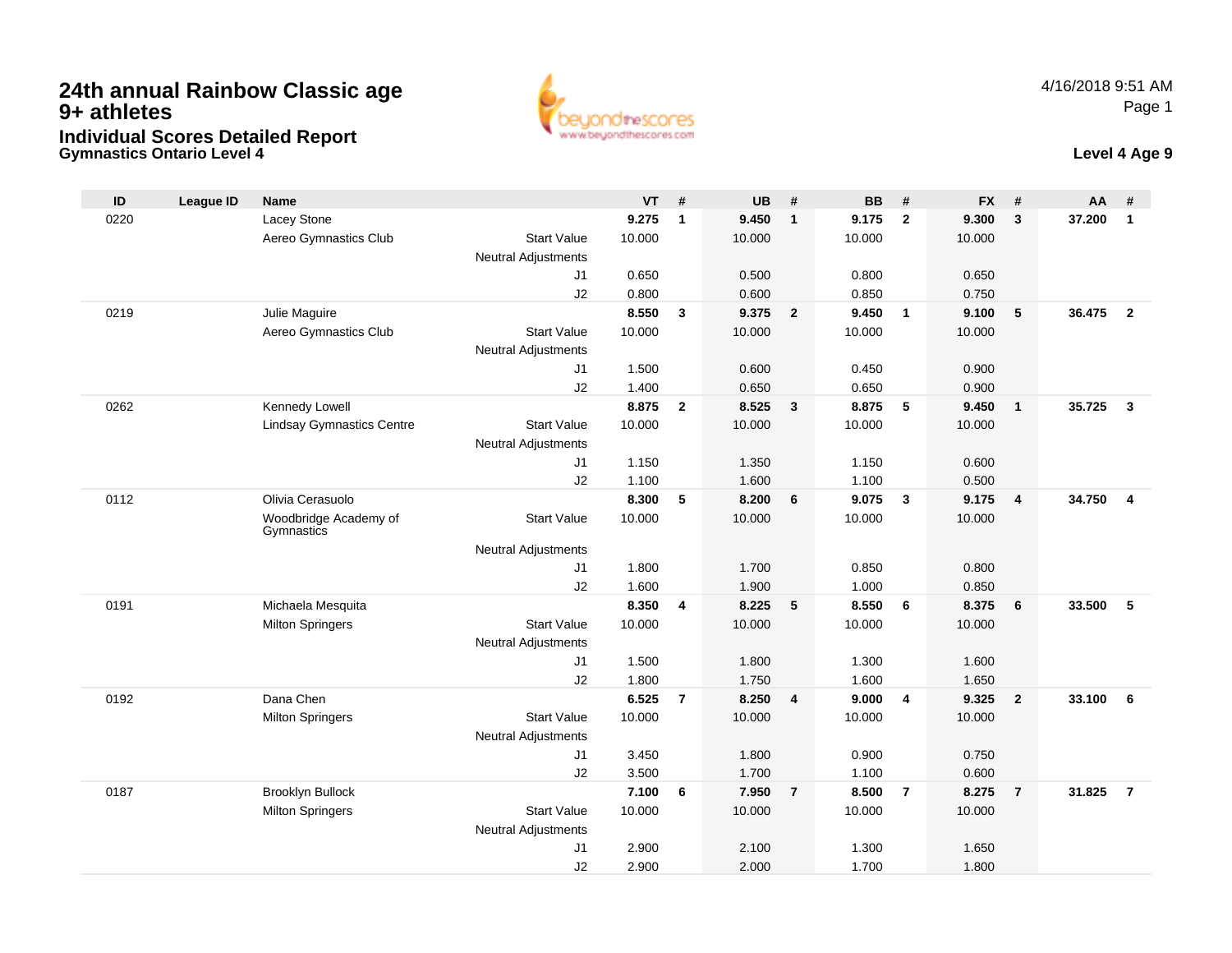

### **Gymnastics Ontario Level 4**

| ID   | <b>League ID</b> | <b>Name</b>                         |                            | <b>VT</b> | #              | <b>UB</b> | #              | <b>BB</b> | #              | <b>FX</b> | #              | AA     | #              |
|------|------------------|-------------------------------------|----------------------------|-----------|----------------|-----------|----------------|-----------|----------------|-----------|----------------|--------|----------------|
| 0118 |                  | Neriah McNabb                       |                            | 8.300     | 3              | 9.225     | $\overline{2}$ | 9.150     | $\overline{2}$ | 9.125     | 3              | 35.800 | $\mathbf{1}$   |
|      |                  | Woodbridge Academy of<br>Gymnastics | <b>Start Value</b>         | 10.000    |                | 10.000    |                | 10.000    |                | 10.000    |                |        |                |
|      |                  |                                     | <b>Neutral Adjustments</b> |           |                |           |                |           |                |           |                |        |                |
|      |                  |                                     | J1                         | 1.700     |                | 0.700     |                | 1.000     |                | 0.850     |                |        |                |
|      |                  |                                     | J2                         | 1.700     |                | 0.850     |                | 0.700     |                | 0.900     |                |        |                |
| 0177 |                  | Samantha Pinto                      |                            | 8.450     | $\mathbf{1}$   | 9.275     | $\overline{1}$ | 9.200     | $\overline{1}$ | 8.525     | $\overline{7}$ | 35.450 | $\overline{2}$ |
|      |                  | <b>Milton Springers</b>             | <b>Start Value</b>         | 10.000    |                | 10.000    |                | 10.000    |                | 10.000    |                |        |                |
|      |                  |                                     | <b>Neutral Adjustments</b> |           |                |           |                |           |                |           |                |        |                |
|      |                  |                                     | J1                         | 1.600     |                | 0.650     |                | 0.700     |                | 1.350     |                |        |                |
|      |                  |                                     | J2                         | 1.500     |                | 0.800     |                | 0.900     |                | 1.600     |                |        |                |
| 0173 |                  | Lauren Rodrigues                    |                            | 8.275     | 4              | 8.625     | $\overline{7}$ | 9.100     | $\mathbf{3}$   | 9.075     | 4              | 35.075 | $\mathbf{3}$   |
|      |                  | <b>Milton Springers</b>             | <b>Start Value</b>         | 10.000    |                | 10.000    |                | 10.000    |                | 10.000    |                |        |                |
|      |                  |                                     | <b>Neutral Adjustments</b> |           |                |           |                |           |                |           |                |        |                |
|      |                  |                                     | J1                         | 1.850     |                | 1.300     |                | 0.850     |                | 0.900     |                |        |                |
|      |                  |                                     | J2                         | 1.600     |                | 1.450     |                | 0.950     |                | 0.950     |                |        |                |
| 0231 |                  | Elyse Minthorn-Hett                 |                            | 7.675     | 6              | 8.800     | $\overline{4}$ | 9.200     | $\mathbf{1}$   | 9.325     | $\mathbf{1}$   | 35.000 | 4              |
|      |                  | Kawartha Gymnastics                 | <b>Start Value</b>         | 10.000    |                | 10.000    |                | 10.000    |                | 10.000    |                |        |                |
|      |                  |                                     | <b>Neutral Adjustments</b> |           |                |           |                |           |                |           |                |        |                |
|      |                  |                                     | J1                         | 2.450     |                | 1.200     |                | 0.750     |                | 0.700     |                |        |                |
|      |                  |                                     | J2                         | 2.200     |                | 1.200     |                | 0.850     |                | 0.650     |                |        |                |
| 0104 |                  | Londyn Rego                         |                            | 8.375     | $\overline{2}$ | 8.700     | 6              | 8.550     | 5              | 9.175     | $\overline{2}$ | 34.800 | 5              |
|      |                  | Woodbridge Academy of<br>Gymnastics | <b>Start Value</b>         | 10.000    |                | 10.000    |                | 10.000    |                | 10.000    |                |        |                |
|      |                  |                                     | <b>Neutral Adjustments</b> |           |                |           |                |           |                |           |                |        |                |
|      |                  |                                     | J1                         | 1.650     |                | 1.400     |                | 1.600     |                | 0.900     |                |        |                |
|      |                  |                                     | J2                         | 1.600     |                | 1.200     |                | 1.300     |                | 0.750     |                |        |                |
| 0205 |                  | <b>Blake Stringer</b>               |                            | 7.875     | 5              | 8.575     | 8              | 9.200     | $\overline{1}$ | 9.000     | 5              | 34.650 | 6              |
|      |                  | <b>Milton Springers</b>             | <b>Start Value</b>         | 10.000    |                | 10.000    |                | 10.000    |                | 10.000    |                |        |                |
|      |                  |                                     | <b>Neutral Adjustments</b> |           |                |           |                |           |                |           |                |        |                |
|      |                  |                                     | J1                         | 2.250     |                | 1.350     |                | 0.700     |                | 0.900     |                |        |                |
|      |                  |                                     | J2                         | 2.000     |                | 1.500     |                | 0.900     |                | 1.100     |                |        |                |
| 0216 |                  | Shyanne Arbour                      |                            | 7.275     | $\overline{7}$ | 8.825     | $\mathbf{3}$   | 8.525     | 6              | 8.700     | 6              | 33.325 | $\overline{7}$ |
|      |                  | Aereo Gymnastics Club               | <b>Start Value</b>         | 10.000    |                | 10.000    |                | 10.000    |                | 10.000    |                |        |                |
|      |                  |                                     | <b>Neutral Adjustments</b> |           |                |           |                |           |                |           |                |        |                |
|      |                  |                                     | J <sub>1</sub>             | 2.850     |                | 1.250     |                | 1.350     |                | 1.350     |                |        |                |

### **Level 4 Age 10 A**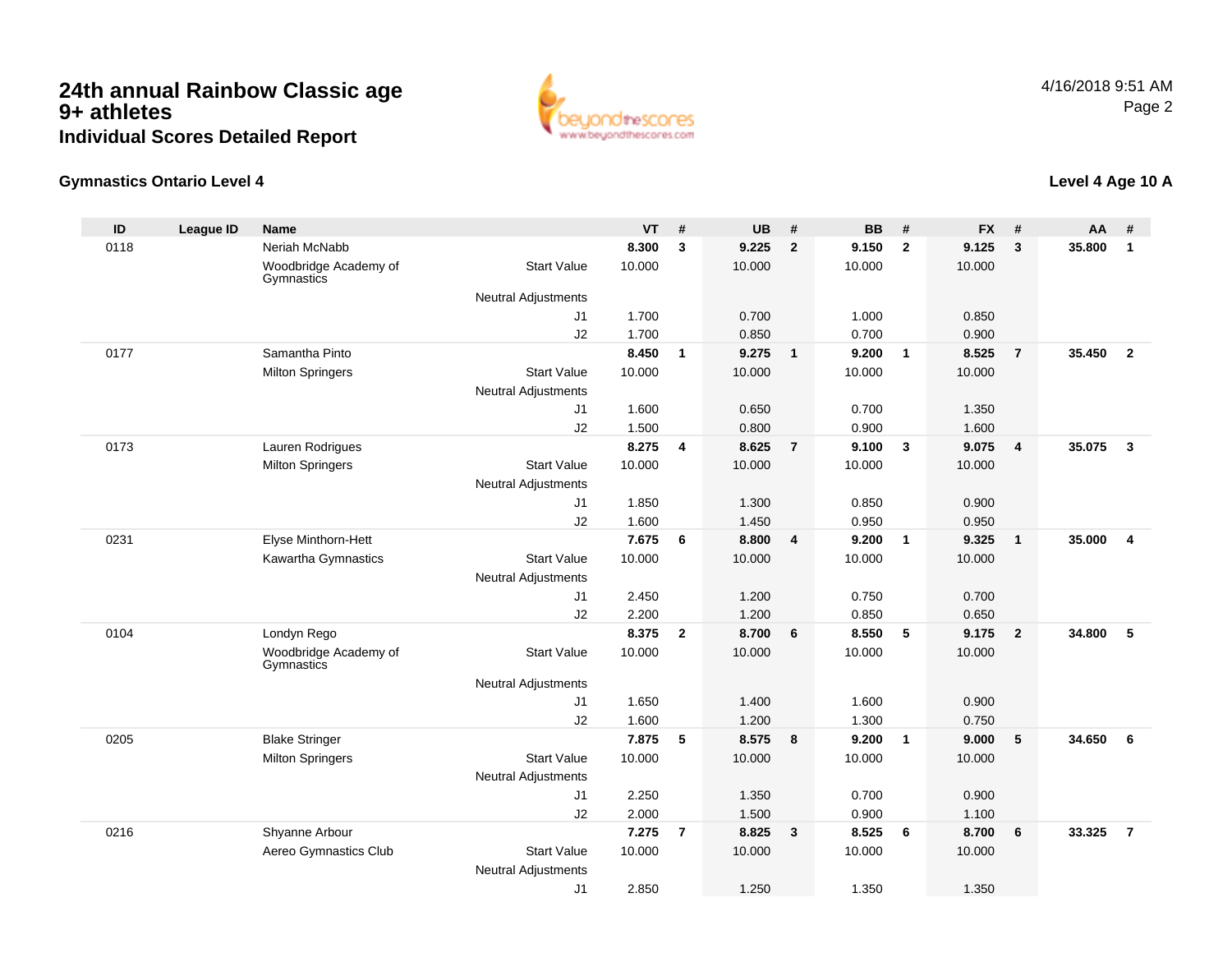

4/16/2018 9:51 AMPage 3

|      |                       | J2                                | 2.600        | 1.100                                 | .600   | 1.250        |        |  |
|------|-----------------------|-----------------------------------|--------------|---------------------------------------|--------|--------------|--------|--|
| 0213 | Camryn Koabel         |                                   | 6.925<br>- 8 | 8.750                                 | 8.850  | 8.500<br>- 8 | 33.025 |  |
|      | Aereo Gymnastics Club | <b>Start Value</b>                | 10.000       | 10.000                                | 10.000 | 10.000       |        |  |
|      |                       | <b>Neutral Adjustments</b>        |              |                                       |        |              |        |  |
|      |                       | J1                                | 3.050        | 1.200                                 | 1.100  | 1.400        |        |  |
|      |                       | J2                                | 3.100        | 1.300                                 | .200   | 1.600        |        |  |
|      |                       | individual Scores Detailed Report |              | <b>M.M.MCASTAN IN ILIMENT AS FOUL</b> |        |              |        |  |

### **Gymnastics Ontario Level 4Level 4 Age 11 A**

**ID League ID Name VT # UB # BB # FX # AA #** 0211 Ashley Clare **8.775 <sup>2</sup> 9.225 <sup>2</sup> 9.425 <sup>2</sup> 9.450 <sup>1</sup> 36.875 <sup>1</sup>** Aereo Gymnastics Clubb 3tart Value 10.000 10.000 10.000 10.000 10.000 Neutral Adjustments J1 1.250 0.800 0.650 0.550 J2 1.200 0.750 0.500 0.550 0131 Sara Gallinger **8.675 <sup>3</sup> 9.250 <sup>1</sup> 9.450 <sup>1</sup> 9.325 <sup>3</sup> 36.700 <sup>2</sup>** Richmond Hill Gymnastics Clubb Start Value 10.000 10.000 10.000 10.000 10.000 Neutral Adjustments J1 1.350 0.700 0.450 0.650 J2 1.300 0.800 0.650 0.700 0051 Sasha Francis **9.125 <sup>1</sup> 9.050 <sup>3</sup> 8.600 <sup>6</sup> 9.425 <sup>2</sup> 36.200 <sup>3</sup>** Pickering Athletic Centre Start Value 10.000 10.000 10.000 10.000 Neutral AdjustmentsJ1 0.950 0.900 1.300 0.550 J2 0.800 1.000 1.500 0.600 0250 Emma Cafik **8.625 <sup>4</sup> 9.000 <sup>4</sup> 9.150 <sup>4</sup> 8.475 <sup>6</sup> 35.250 <sup>4</sup>** Lindsay Gymnastics Centre Start Value 10.000 10.000 10.000 10.000 Neutral Adjustments J1 1.450 0.900 0.900 1.450 J2 1.300 1.100 0.800 1.600 0229 Claire Stuart-Lewis **7.875 <sup>7</sup> 8.900 <sup>5</sup> 9.025 <sup>5</sup> 9.250 <sup>4</sup> 35.050 <sup>5</sup>** Kawartha Gymnastics Start Valuee 10.000 10.000 10.000 10.000 Neutral Adjustments J1 2.150 1.150 0.950 0.800 J2 2.100 1.050 1.000 0.700 0161 Maelle Tong **8.100 <sup>6</sup> 8.875 <sup>6</sup> 9.200 <sup>3</sup> 7.525 <sup>9</sup> 33.700 <sup>6</sup>** University of Toronto Start Value 10.000 10.000 10.000 10.000 Neutral Adjustments J11.900 1.050 0.800 2.500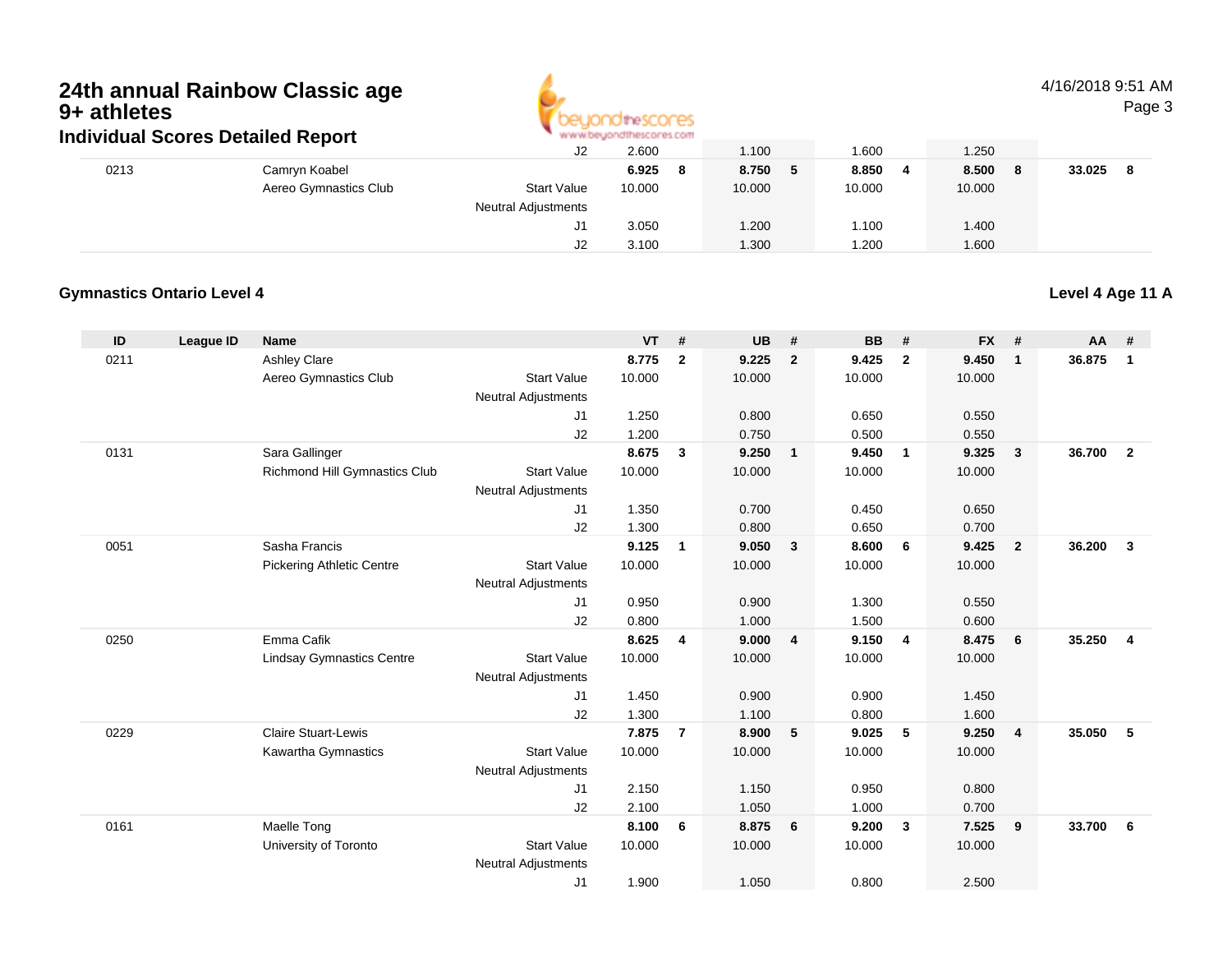

|      | arriadar ocorca Dolanca Report      |                            |        |   |           |                |        |                |         |                |        |                |
|------|-------------------------------------|----------------------------|--------|---|-----------|----------------|--------|----------------|---------|----------------|--------|----------------|
|      |                                     | J2                         | 1.900  |   | 1.200     |                | 0.800  |                | 2.450   |                |        |                |
| 0101 | Renee Shaw                          |                            | 8.125  | 5 | 8.525 8   |                | 8.475  | 8              | 8.400 8 |                | 33.525 | $\overline{7}$ |
|      | Woodbridge Academy of<br>Gymnastics | <b>Start Value</b>         | 10.000 |   | 10.000    |                | 10.000 |                | 10.000  |                |        |                |
|      |                                     | <b>Neutral Adjustments</b> |        |   |           |                |        |                |         |                |        |                |
|      |                                     | J1                         | 1.850  |   | 1.350     |                | 1.400  |                | 1.550   |                |        |                |
|      |                                     | J <sub>2</sub>             | 1.900  |   | 1.600     |                | 1.650  |                | 1.650   |                |        |                |
| 0345 | Alison Wright                       |                            | 7.600  | 8 | 8.750     | $\overline{7}$ | 8.275  | 9              | 8.500   | $-5$           | 33.125 | - 8            |
|      | Quinte Bay                          | <b>Start Value</b>         | 10.000 |   | 10.000    |                | 10.000 |                | 10.000  |                |        |                |
|      |                                     | <b>Neutral Adjustments</b> |        |   |           |                |        |                |         |                |        |                |
|      |                                     | J1                         | 2.400  |   | 1.200     |                | 1.800  |                | 1.600   |                |        |                |
|      |                                     | J2                         | 2.400  |   | 1.300     |                | 1.650  |                | 1.400   |                |        |                |
| 0243 | Juliana Marchand-Rodgers            |                            | 6.950  | 9 | $6.550$ 9 |                | 8.525  | $\overline{7}$ | 8.450   | $\overline{7}$ | 30.475 | - 9            |
|      | <b>Chatham Inspire Gymnastics</b>   | <b>Start Value</b>         | 10.000 |   | 10.000    |                | 10.000 |                | 10.000  |                |        |                |
|      |                                     | <b>Neutral Adjustments</b> |        |   |           |                |        |                |         |                |        |                |
|      |                                     | J1                         | 3.100  |   | 3.600     |                | 1.600  |                | 1.500   |                |        |                |
|      |                                     | J2                         | 3.000  |   | 3.300     |                | 1.350  |                | 1.600   |                |        |                |

### **Gymnastics Ontario Level 4**

**ID League ID Name VT # UB # BB # FX # AA #** 0199 Cherice Williams **9.175 <sup>1</sup> 9.500 <sup>1</sup> 9.450 <sup>2</sup> 9.600 <sup>1</sup> 37.725 <sup>1</sup>** Milton Springers Start Valuee 10.000 10.000 10.000 10.000 Neutral Adjustments J1 0.850 0.500 0.450 0.350 J2 0.800 0.500 0.650 0.450 0012 Shannon Mardan **8.325 <sup>3</sup> 9.050 <sup>2</sup> 9.475 <sup>1</sup> 9.300 <sup>2</sup> 36.150 <sup>2</sup> Birchmount**  Start Valuee 10.000 10.000 10.000 10.000 Neutral Adjustments J1 1.650 0.950 0.550 0.800 J2 1.700 0.950 0.500 0.600 0013 Camille Elzeisa **8.300 <sup>4</sup> 8.575 <sup>7</sup> 9.175 <sup>4</sup> 8.975 <sup>4</sup> 35.025 <sup>3</sup> Birchmount**  Start Valuee 10.000 10.000 10.000 10.000 Neutral Adjustments $-0.100$ 0.650 J1 1.700 1.350 0.650 0.950 J2 1.700 1.500 0.800 1.100 0359 Alix Cowal **7.575 <sup>6</sup> 8.875 <sup>4</sup> 9.250 <sup>3</sup> 9.275 <sup>3</sup> 34.975 <sup>4</sup>** Pickering Athletic CentreStart Value 10.000 10.000 10.000 10.000

Neutral Adjustments

### **Level 4 Age 12 A**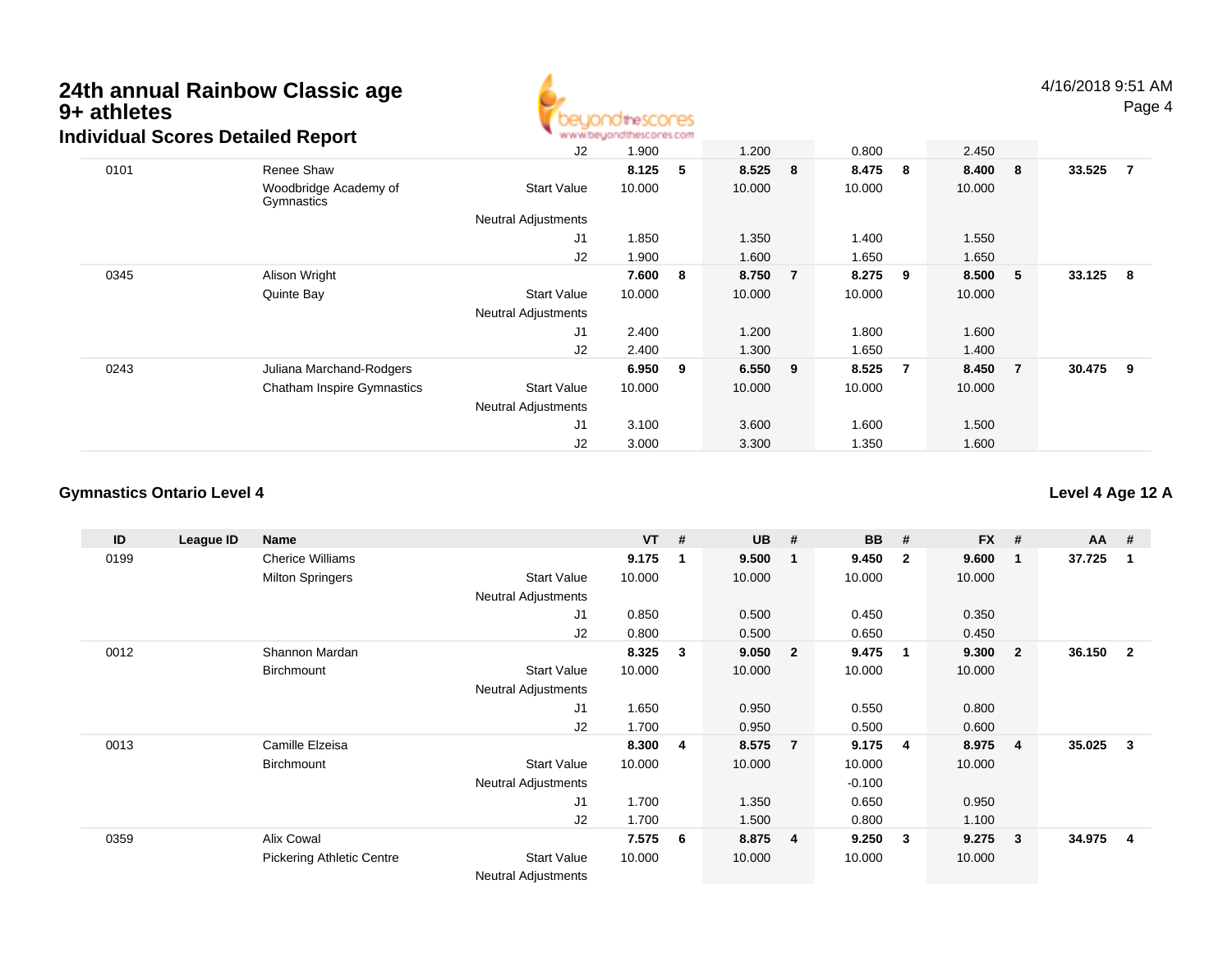

4/16/2018 9:51 AMPage 5

|      | alvidual Ocoles Detailed Report  | J1                         | 2.350  |                | 1.100  |              | 0.600  |              | 0.750  |                |        |                |
|------|----------------------------------|----------------------------|--------|----------------|--------|--------------|--------|--------------|--------|----------------|--------|----------------|
|      |                                  | J2                         | 2.500  |                | 1.150  |              | 0.900  |              | 0.700  |                |        |                |
| 0200 | <b>Beatrice Gauthier</b>         |                            | 8.300  | 4              | 8.925  | $\mathbf{3}$ | 8.625  | 6            | 8.975  | $\overline{4}$ | 34.825 | 5              |
|      | <b>Milton Springers</b>          | <b>Start Value</b>         | 10.000 |                | 10.000 |              | 10.000 |              | 10.000 |                |        |                |
|      |                                  | Neutral Adjustments        |        |                |        |              |        |              |        |                |        |                |
|      |                                  | J1                         | 1.700  |                | 1.050  |              | 1.450  |              | 0.950  |                |        |                |
|      |                                  | J2                         | 1.700  |                | 1.100  |              | 1.300  |              | 1.100  |                |        |                |
| 0049 | Nivya Gajeeban                   |                            | 8.200  | 5              | 8.275  | 8            | 9.250  | $\mathbf{3}$ | 8.900  | -5             | 34.625 | 6              |
|      | <b>Pickering Athletic Centre</b> | Start Value                | 10.000 |                | 10.000 |              | 10.000 |              | 10.000 |                |        |                |
|      |                                  | Neutral Adjustments        |        |                |        |              |        |              |        |                |        |                |
|      |                                  | J1                         | 1.800  |                | 1.800  |              | 0.800  |              | 1.100  |                |        |                |
|      |                                  | J2                         | 1.800  |                | 1.650  |              | 0.700  |              | 1.100  |                |        |                |
| 0059 | Alyssa Faria                     |                            | 7.350  | $\overline{7}$ | 8.750  | 5            | 9.100  | 5            | 8.975  | -4             | 34.175 | $\overline{7}$ |
|      | <b>Pickering Athletic Centre</b> | Start Value                | 10.000 |                | 10.000 |              | 10.000 |              | 10.000 |                |        |                |
|      |                                  | Neutral Adjustments        |        |                |        |              |        |              |        |                |        |                |
|      |                                  | J1                         | 2.500  |                | 1.300  |              | 0.850  |              | 1.000  |                |        |                |
|      |                                  | J2                         | 2.800  |                | 1.200  |              | 0.950  |              | 1.050  |                |        |                |
| 0347 | Mikaleya Young-Prevost           |                            | 8.400  | $\overline{2}$ | 8.675  | 6            | 8.575  | - 7          | 8.225  | 6              | 33.875 | 8              |
|      | Quinte Bay                       | <b>Start Value</b>         | 10.000 |                | 10.000 |              | 10.000 |              | 10.000 |                |        |                |
|      |                                  | <b>Neutral Adjustments</b> |        |                |        |              |        |              |        |                |        |                |
|      |                                  | J1                         | 1.600  |                | 1.300  |              | 1.350  |              | 1.800  |                |        |                |
|      |                                  | J2                         | 1.600  |                | 1.350  |              | 1.500  |              | 1.750  |                |        |                |

### **Gymnastics Ontario Level 4**

**Level 4 Age 13 A**

| ID   | League ID | <b>Name</b>                        |                            | $VT$ # |                         | <b>UB</b> | #                       | <b>BB</b> | #   | <b>FX</b> | #              | $AA$ # |              |
|------|-----------|------------------------------------|----------------------------|--------|-------------------------|-----------|-------------------------|-----------|-----|-----------|----------------|--------|--------------|
| 0165 |           | Jessica Oliver                     |                            | 8.800  |                         | 9.100     | $\overline{\mathbf{2}}$ | 9.275     | 3   | 9.050     | 3              | 36.225 |              |
|      |           | <b>Milton Springers</b>            | <b>Start Value</b>         | 10.000 |                         | 10.000    |                         | 10.000    |     | 10.000    |                |        |              |
|      |           |                                    | <b>Neutral Adjustments</b> |        |                         |           |                         |           |     |           |                |        |              |
|      |           |                                    | J1                         | 1.300  |                         | 0.800     |                         | 0.650     |     | 0.800     |                |        |              |
|      |           |                                    | J2                         | 1.100  |                         | 1.000     |                         | 0.800     |     | 1.100     |                |        |              |
| 0278 |           | Lauren Szabo                       |                            | 8.025  | $_{3}$                  | 9.350     | - 1                     | 9.300     | - 2 | 9.175     |                | 35.850 | $\mathbf{2}$ |
|      |           | <b>Shenderey Gymnastics Centre</b> | <b>Start Value</b>         | 10.000 |                         | 10.000    |                         | 10.000    |     | 10.000    |                |        |              |
|      |           |                                    | <b>Neutral Adjustments</b> |        |                         |           |                         |           |     |           |                |        |              |
|      |           |                                    | J <sub>1</sub>             | 2.050  |                         | 0.550     |                         | 0.550     |     | 0.750     |                |        |              |
|      |           |                                    | J2                         | 1.900  |                         | 0.750     |                         | 0.850     |     | 0.900     |                |        |              |
| 0163 |           | Nyna Gray                          |                            | 8.025  | $\overline{\mathbf{3}}$ | 7.950     | - 5                     | 9.375     | -1  | 9.125     | $\overline{2}$ | 34.475 | 3            |
|      |           | University of Toronto              | <b>Start Value</b>         | 10.000 |                         | 10.000    |                         | 10.000    |     | 10.000    |                |        |              |
|      |           |                                    | <b>Neutral Adjustments</b> |        |                         |           |                         |           |     |           |                |        |              |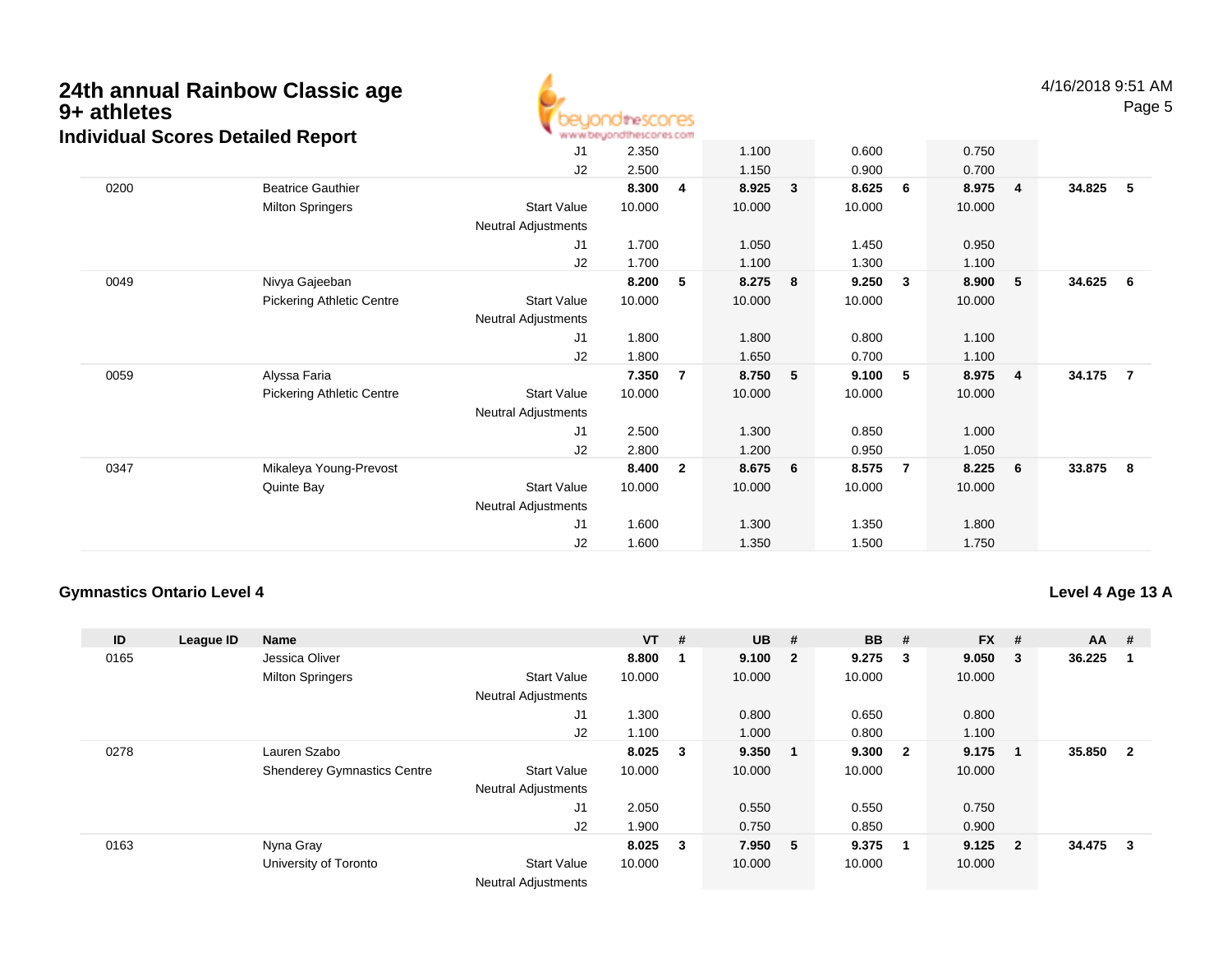

4/16/2018 9:51 AMPage 6

|      |                                     | J <sub>1</sub>             | 2.050  |                | 2.100  |                | 0.500    |   | 0.750  |                         |        |     |
|------|-------------------------------------|----------------------------|--------|----------------|--------|----------------|----------|---|--------|-------------------------|--------|-----|
|      |                                     | J2                         | 1.900  |                | 2.000  |                | 0.750    |   | 1.000  |                         |        |     |
| 0110 | Michela Mastromartino               |                            | 7.900  | 4              | 8.300  | 3              | 8.500    | 6 | 8.875  | $\overline{\mathbf{4}}$ | 33.575 | - 4 |
|      | Woodbridge Academy of<br>Gymnastics | <b>Start Value</b>         | 10.000 |                | 10.000 |                | 10.000   |   | 10.000 |                         |        |     |
|      |                                     | <b>Neutral Adjustments</b> |        |                |        |                | $-0.100$ |   |        |                         |        |     |
|      |                                     | J1                         | 2.200  |                | 1.800  |                | 1.250    |   | 1.200  |                         |        |     |
|      |                                     | J2                         | 2.000  |                | 1.600  |                | 1.550    |   | 1.050  |                         |        |     |
| 0127 | Isabella Bruno                      |                            | 7.725  | 5              | 8.100  | $\overline{4}$ | 9.000    | 4 | 8.600  | - 5                     | 33.425 | - 5 |
|      | Woodbridge Academy of<br>Gymnastics | <b>Start Value</b>         | 10.000 |                | 10.000 |                | 10.000   |   | 10.000 |                         |        |     |
|      |                                     | <b>Neutral Adjustments</b> |        |                |        |                |          |   |        |                         |        |     |
|      |                                     | J1                         | 2.350  |                | 1.900  |                | 1.100    |   | 1.300  |                         |        |     |
|      |                                     | J2                         | 2.200  |                | 1.900  |                | 0.900    |   | 1.500  |                         |        |     |
| 0011 | Leyna Haardt                        |                            | 8.450  | $\overline{2}$ | 8.300  | 3              | 8.900    | 5 | 7.075  | - 6                     | 32.725 | 6   |
|      | Birchmount                          | <b>Start Value</b>         | 10.000 |                | 10.000 |                | 10.000   |   | 10.000 |                         |        |     |
|      |                                     | Neutral Adjustments        |        |                |        |                |          |   |        |                         |        |     |
|      |                                     | J1                         | 1.500  |                | 1.600  |                | 0.950    |   | 2.850  |                         |        |     |
|      |                                     | J2                         | 1.600  |                | 1.800  |                | 1.250    |   | 3.000  |                         |        |     |

### **Gymnastics Ontario Level 4**

**Level 4 Age 14 A**

| ID   | League ID | Name                                |                            | $VT$ # |                | <b>UB</b> | #                       | <b>BB</b> | #            | <b>FX</b> | #              | $AA$ # |                |
|------|-----------|-------------------------------------|----------------------------|--------|----------------|-----------|-------------------------|-----------|--------------|-----------|----------------|--------|----------------|
| 0079 |           | Daniella Santos                     |                            | 8.250  |                | 8.800     | $\mathbf{3}$            | 8.900     | 3            | 9.300     |                | 35.250 |                |
|      |           | Woodbridge Academy of<br>Gymnastics | <b>Start Value</b>         | 10.000 |                | 10.000    |                         | 10.000    |              | 10.000    |                |        |                |
|      |           |                                     | <b>Neutral Adjustments</b> |        |                |           |                         |           |              |           |                |        |                |
|      |           |                                     | J1                         | 1.800  |                | 1.200     |                         | 1.000     |              | 0.800     |                |        |                |
|      |           |                                     | J2                         | 1.700  |                | 1.200     |                         | 1.200     |              | 0.600     |                |        |                |
| 0066 |           | Kaylee Faria                        |                            | 7.725  | 3              | 8.600     | $\overline{4}$          | 9.200     | $\mathbf{1}$ | 8.700     | 3              | 34.225 | $\overline{2}$ |
|      |           | <b>Pickering Athletic Centre</b>    | <b>Start Value</b>         | 10.000 |                | 10.000    |                         | 10.000    |              | 10.000    |                |        |                |
|      |           |                                     | <b>Neutral Adjustments</b> |        |                |           |                         |           |              | $-0.100$  |                |        |                |
|      |           |                                     | J1                         | 2.350  |                | 1.400     |                         | 0.650     |              | 1.100     |                |        |                |
|      |           |                                     | J2                         | 2.200  |                | 1.400     |                         | 0.950     |              | 1.300     |                |        |                |
| 0244 |           | Kiersten Landreville                |                            | 7.900  | $\overline{2}$ | 8.950     | $\overline{\mathbf{2}}$ | 8.675     | -4           | 8.550     | 5              | 34.075 | 3              |
|      |           | <b>Lindsay Gymnastics Centre</b>    | <b>Start Value</b>         | 10.000 |                | 10.000    |                         | 10.000    |              | 10.000    |                |        |                |
|      |           |                                     | Neutral Adjustments        |        |                |           |                         |           |              |           |                |        |                |
|      |           |                                     | J1                         | 2.200  |                | 1.000     |                         | 1.350     |              | 1.350     |                |        |                |
|      |           |                                     | J2                         | 2.000  |                | 1.100     |                         | 1.300     |              | 1.550     |                |        |                |
| 0354 |           | Jenna Sabourin                      |                            | 7.900  | $\overline{2}$ | 9.125     | $\mathbf{1}$            | 8.375     | 6            | 8.350     | $\overline{7}$ | 33.750 | 4              |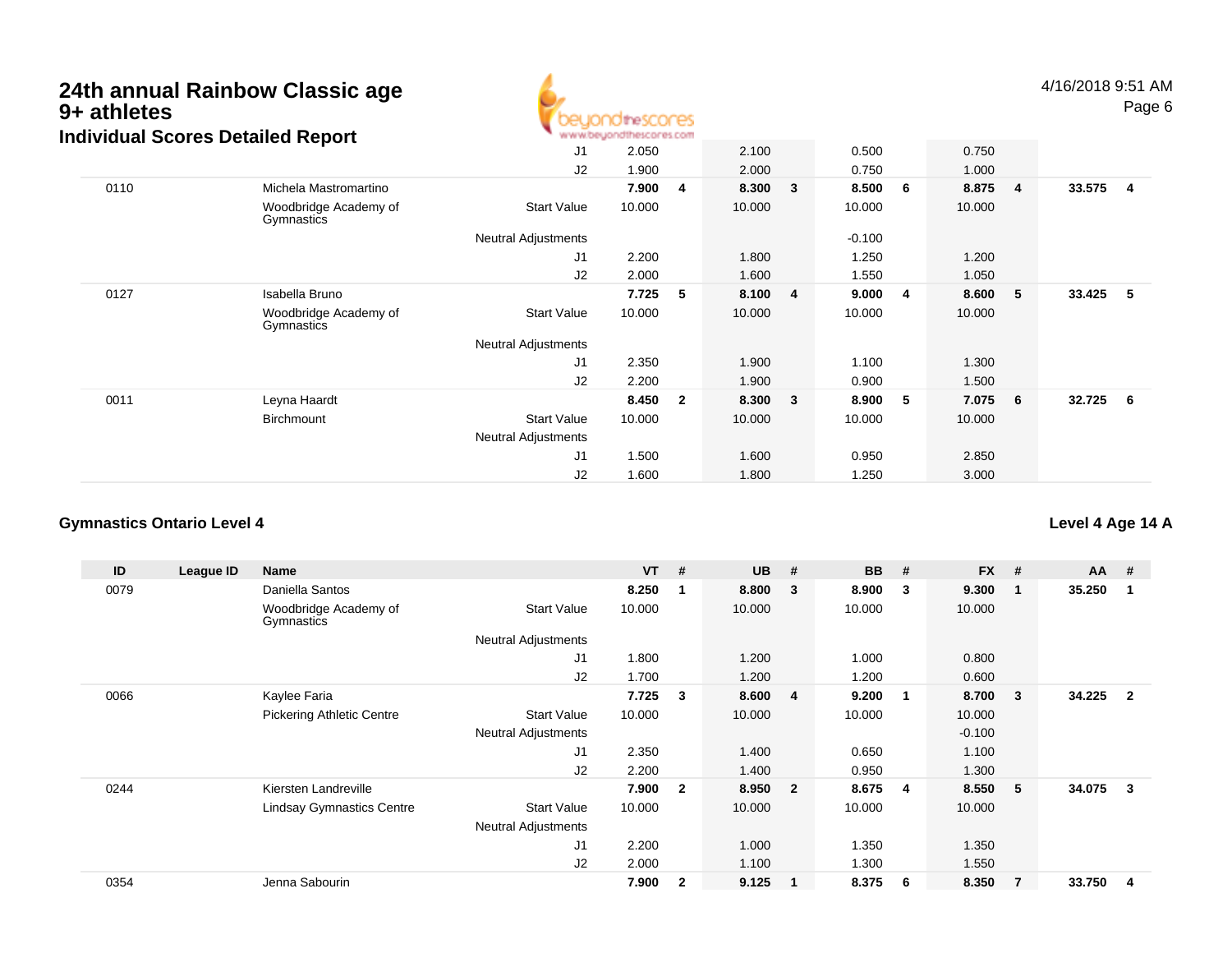

4/16/2018 9:51 AMPage 7

|      | Individual Scores Detailed Report   |                            | www.beyondthescores.com |                         |        |                |          |                |        |                |        |                 |
|------|-------------------------------------|----------------------------|-------------------------|-------------------------|--------|----------------|----------|----------------|--------|----------------|--------|-----------------|
|      | Shenderey Gymnastics Centre         | <b>Start Value</b>         | 10.000                  |                         | 10.000 |                | 10.000   |                | 10.000 |                |        |                 |
|      |                                     | <b>Neutral Adjustments</b> |                         |                         |        |                |          |                |        |                |        |                 |
|      |                                     | J1                         | 2.100                   |                         | 0.900  |                | 1.500    |                | 1.500  |                |        |                 |
|      |                                     | J2                         | 2.100                   |                         | 0.850  |                | 1.750    |                | 1.800  |                |        |                 |
| 0105 | Christina Forlingieri               |                            | 7.450                   | 4                       | 8.475  | 5              | 8.925    | $\overline{2}$ | 8.725  | $\overline{2}$ | 33.575 | - 5             |
|      | Woodbridge Academy of<br>Gymnastics | <b>Start Value</b>         | 10.000                  |                         | 10.000 |                | 10.000   |                | 10.000 |                |        |                 |
|      |                                     | Neutral Adjustments        |                         |                         |        |                |          |                |        |                |        |                 |
|      |                                     | J1                         | 2.500                   |                         | 1.500  |                | 1.050    |                | 1.300  |                |        |                 |
|      |                                     | J2                         | 2.600                   |                         | 1.550  |                | 1.100    |                | 1.250  |                |        |                 |
| 0341 | <b>Madison Mortimore</b>            |                            | 7.900                   | $\overline{\mathbf{2}}$ | 6.550  | 8              | 8.600    | 5              | 8.400  | 6              | 31.450 | $6\overline{6}$ |
|      | Quinte Bay                          | <b>Start Value</b>         | 10.000                  |                         | 10.000 |                | 10.000   |                | 10.000 |                |        |                 |
|      |                                     | <b>Neutral Adjustments</b> |                         |                         |        |                |          |                |        |                |        |                 |
|      |                                     | J1                         | 2.100                   |                         | 3.400  |                | 1.350    |                | 1.700  |                |        |                 |
|      |                                     | J2                         | 2.100                   |                         | 3.500  |                | 1.450    |                | 1.500  |                |        |                 |
| 0091 | Lianna DeBartolo                    |                            | 7.450                   | 4                       | 8.075  | 6              | 7.250    | 8              | 8.650  | $\overline{4}$ | 31.425 | $\overline{7}$  |
|      | Woodbridge Academy of<br>Gymnastics | <b>Start Value</b>         | 10.000                  |                         | 10.000 |                | 10.000   |                | 10.000 |                |        |                 |
|      |                                     | <b>Neutral Adjustments</b> |                         |                         |        |                | $-0.100$ |                |        |                |        |                 |
|      |                                     | J1                         | 2.600                   |                         | 1.850  |                | 2.500    |                | 1.450  |                |        |                 |
|      |                                     | J2                         | 2.500                   |                         | 2.000  |                | 2.800    |                | 1.250  |                |        |                 |
| 0340 | Mackenzie Mortimore                 |                            | 7.225                   | 5                       | 7.450  | $\overline{7}$ | 8.300    | $\overline{7}$ | 8.350  | $\overline{7}$ | 31.325 | 8               |
|      | Quinte Bay                          | <b>Start Value</b>         | 10.000                  |                         | 10.000 |                | 10.000   |                | 10.000 |                |        |                 |
|      |                                     | <b>Neutral Adjustments</b> |                         |                         |        |                |          |                |        |                |        |                 |
|      |                                     | J1                         | 2.750                   |                         | 2.400  |                | 1.600    |                | 1.700  |                |        |                 |
|      |                                     | J2                         | 2.800                   |                         | 2.700  |                | 1.800    |                | 1.600  |                |        |                 |
|      |                                     |                            |                         |                         |        |                |          |                |        |                |        |                 |

### **Gymnastics Ontario Level 4**

**Level 4 Age 15+ A**

| ID   | League ID | <b>Name</b>                      |                            | $VT$ # |                          | <b>UB</b>    | #                        | <b>BB</b>    | #                        | <b>FX</b> | #                        | $AA$ # |                                                   |
|------|-----------|----------------------------------|----------------------------|--------|--------------------------|--------------|--------------------------|--------------|--------------------------|-----------|--------------------------|--------|---------------------------------------------------|
| 0100 |           | Brianna Di Benedetto             |                            | X.XXX  | $\overline{\phantom{a}}$ | <b>X.XXX</b> | $\overline{\phantom{a}}$ | <b>X.XXX</b> | $\overline{\phantom{a}}$ | X.XXX     | $\overline{\phantom{a}}$ | 0.000  | $\hspace{0.05cm}-\hspace{0.05cm}-\hspace{0.05cm}$ |
| 0248 |           | Daliagh Whitmarsh                |                            | 8.300  | $\overline{\mathbf{2}}$  | 9.500        |                          | 9.425        |                          | 9.075     | $\overline{2}$           | 36.300 |                                                   |
|      |           | <b>Lindsay Gymnastics Centre</b> | <b>Start Value</b>         | 10.000 |                          | 10.000       |                          | 10.000       |                          | 10.000    |                          |        |                                                   |
|      |           |                                  | <b>Neutral Adjustments</b> |        |                          |              |                          |              |                          |           |                          |        |                                                   |
|      |           |                                  | J1                         | 1.700  |                          | 0.600        |                          | 0.550        |                          | 0.950     |                          |        |                                                   |
|      |           |                                  | J2                         | 1.700  |                          | 0.400        |                          | 0.600        |                          | 0.900     |                          |        |                                                   |
| 0201 |           | Shyla Miller                     |                            | 7.950  | - 4                      | 8.850        | $\overline{\mathbf{2}}$  | 9.375        | $\overline{\mathbf{2}}$  | 9.300     |                          | 35.475 | $\mathbf 2$                                       |
|      |           | <b>Milton Springers</b>          | <b>Start Value</b>         | 10.000 |                          | 10.000       |                          | 10.000       |                          | 10.000    |                          |        |                                                   |
|      |           |                                  | <b>Neutral Adjustments</b> |        |                          |              |                          |              |                          |           |                          |        |                                                   |
|      |           |                                  | J1                         | 2.100  |                          | 1.100        |                          | 0.600        |                          | 0.750     |                          |        |                                                   |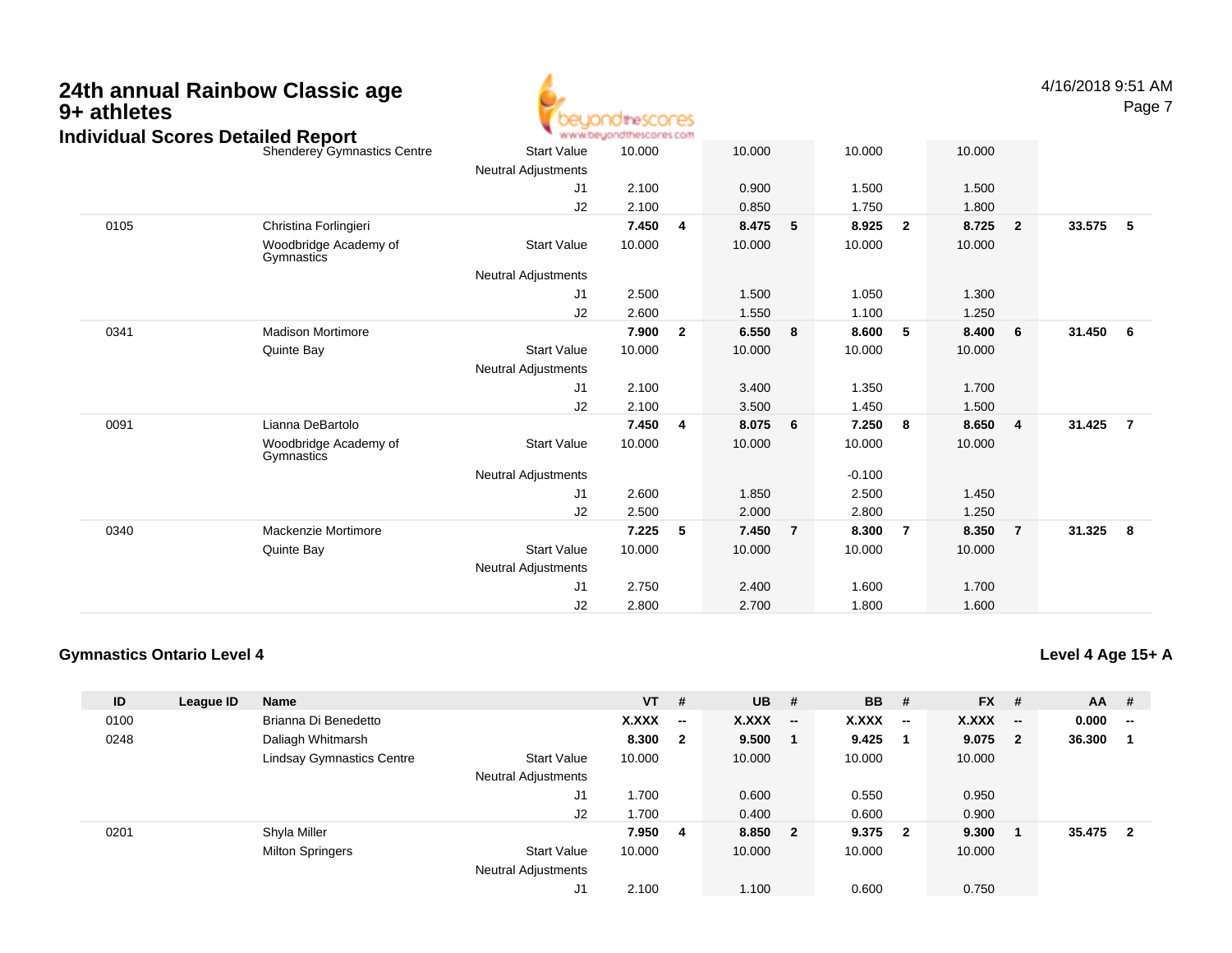

|      | uiviuuai JUUI es Delaileu Nepolit   |                            |        |                |        |                          |          |                  |        |                |        |                  |
|------|-------------------------------------|----------------------------|--------|----------------|--------|--------------------------|----------|------------------|--------|----------------|--------|------------------|
|      |                                     | J2                         | 2.000  |                | 1.200  |                          | 0.650    |                  | 0.650  |                |        |                  |
| 0339 | Cassandra Aho                       |                            | 8.100  | 3              | 8.300  | $\overline{\mathbf{4}}$  | 9.025    | $\mathbf{3}$     | 8.875  | $\overline{4}$ | 34.300 | $\overline{3}$   |
|      | Quinte Bay                          | <b>Start Value</b>         | 10.000 |                | 10.000 |                          | 10.000   |                  | 10.000 |                |        |                  |
|      |                                     | <b>Neutral Adjustments</b> |        |                |        |                          |          |                  |        |                |        |                  |
|      |                                     | J1                         | 2.000  |                | 1.600  |                          | 0.950    |                  | 1.150  |                |        |                  |
|      |                                     | J2                         | 1.800  |                | 1.800  |                          | 1.000    |                  | 1.100  |                |        |                  |
| 0245 | Rebecca DeVuono                     |                            | 8.450  | $\mathbf{1}$   | 8.200  | 5                        | 8.200    | 6                | 8.750  | 6              | 33.600 | $\overline{4}$   |
|      | <b>Lindsay Gymnastics Centre</b>    | <b>Start Value</b>         | 10.000 |                | 10.000 |                          | 10.000   |                  | 10.000 |                |        |                  |
|      |                                     | <b>Neutral Adjustments</b> |        |                |        |                          |          |                  |        |                |        |                  |
|      |                                     | J1                         | 1.600  |                | 1.900  |                          | 1.800    |                  | 1.200  |                |        |                  |
|      |                                     | J2                         | 1.500  |                | 1.700  |                          | 1.800    |                  | 1.300  |                |        |                  |
| 0252 | Alexandra Langford                  |                            | 7.750  | 5              | 8.575  | $\mathbf{3}$             | 8.100    | $\overline{7}$   | 6.650  | 9              | 31.075 | $-5$             |
|      | <b>Lindsay Gymnastics Centre</b>    | <b>Start Value</b>         | 10.000 |                | 10.000 |                          | 10.000   |                  | 10.000 |                |        |                  |
|      |                                     | <b>Neutral Adjustments</b> |        |                |        |                          |          |                  |        |                |        |                  |
|      |                                     | J1                         | 2.200  |                | 1.350  |                          | 1.850    |                  | 3.100  |                |        |                  |
|      |                                     | J2                         | 2.300  |                | 1.500  |                          | 1.950    |                  | 3.600  |                |        |                  |
| 0317 | Ainsley Schweyer                    |                            | 7.350  | $\overline{7}$ | 7.275  | 6                        | 7.550    | 9                | 8.825  | 5              | 31.000 | 6                |
|      | Cayuga Gymnastics Club              | <b>Start Value</b>         | 10.000 |                | 10.000 |                          | 10.000   |                  | 10.000 |                |        |                  |
|      |                                     | <b>Neutral Adjustments</b> |        |                |        |                          |          |                  |        |                |        |                  |
|      |                                     | J1                         | 2.600  |                | 2.650  |                          | 2.300    |                  | 1.150  |                |        |                  |
|      |                                     | J2                         | 2.700  |                | 2.800  |                          | 2.600    |                  | 1.200  |                |        |                  |
| 0315 | Jenna West                          |                            | 7.175  | 9              | 5.000  | $\overline{7}$           | 8.800    | $\overline{4}$   | 9.050  | $\mathbf{3}$   | 30.025 | $\overline{7}$   |
|      | Cayuga Gymnastics Club              | <b>Start Value</b>         | 10.000 |                | 10.000 |                          | 10.000   |                  | 10.000 |                |        |                  |
|      |                                     | <b>Neutral Adjustments</b> |        |                |        |                          | $-0.100$ |                  |        |                |        |                  |
|      |                                     | J1                         | 2.850  |                | 5.000  |                          | 1.000    |                  | 0.950  |                |        |                  |
|      |                                     | J2                         | 2.800  |                | 5.000  |                          | 1.200    |                  | 0.950  |                |        |                  |
| 0102 | <b>Blaise Racki</b>                 |                            | 7.600  | 6              | X.XXX  | $\overline{\phantom{a}}$ | 8.650    | $5\phantom{.0}$  | 8.375  | 8              | 24.625 | $\boldsymbol{8}$ |
|      | Woodbridge Academy of<br>Gymnastics | <b>Start Value</b>         | 10.000 |                |        |                          | 10.000   |                  | 10.000 |                |        |                  |
|      |                                     | <b>Neutral Adjustments</b> |        |                |        |                          |          |                  |        |                |        |                  |
|      |                                     | J <sub>1</sub>             | 2.500  |                |        |                          | 1.200    |                  | 1.600  |                |        |                  |
|      |                                     | J2                         | 2.300  |                |        |                          | 1.500    |                  | 1.650  |                |        |                  |
| 0088 | Leora Hagi                          |                            | 7.300  | 8              |        |                          | 7.750    | $\boldsymbol{8}$ | 8.600  | $\overline{7}$ | 23.650 | 9                |
|      | Woodbridge Academy of<br>Gymnastics | <b>Start Value</b>         | 10.000 |                |        |                          | 10.000   |                  | 10.000 |                |        |                  |
|      |                                     | <b>Neutral Adjustments</b> |        |                |        |                          |          |                  |        |                |        |                  |
|      |                                     | J <sub>1</sub>             | 2.850  |                |        |                          | 2.100    |                  | 1.400  |                |        |                  |
|      |                                     | J2                         | 2.550  |                |        |                          | 2.400    |                  |        |                |        |                  |
|      |                                     |                            |        |                |        |                          |          |                  |        |                |        |                  |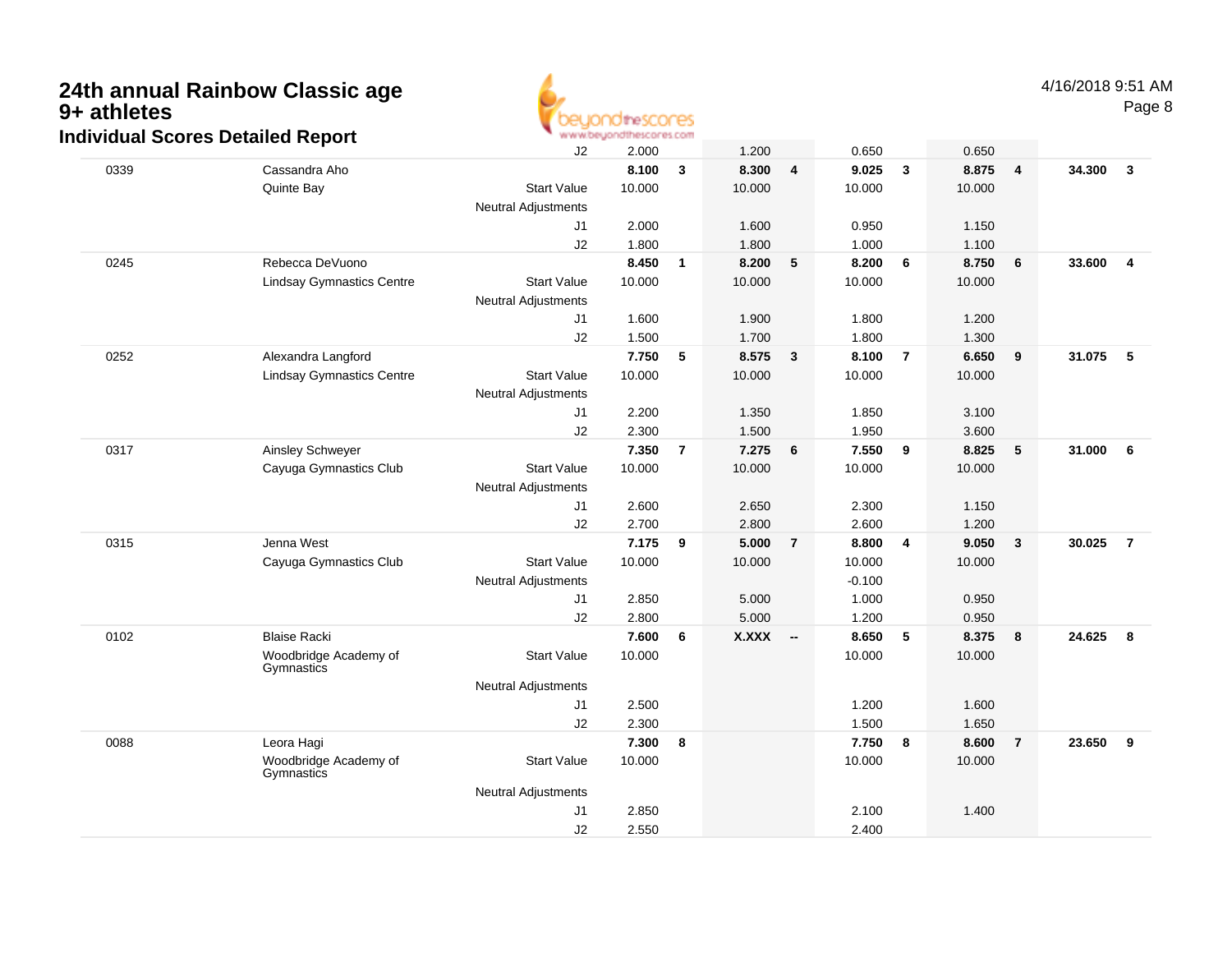



### **Level 4 Age 11 B**

| ID   | <b>League ID</b> | <b>Name</b>                        |                            | <b>VT</b>      | #              | <b>UB</b>      | #                       | <b>BB</b>      | #              | <b>FX</b>      | #                       | AA     | #              |
|------|------------------|------------------------------------|----------------------------|----------------|----------------|----------------|-------------------------|----------------|----------------|----------------|-------------------------|--------|----------------|
| 0180 |                  | <b>Ysabel Cruz</b>                 |                            | 9.450          | $\mathbf{1}$   | 9.100          | $\overline{2}$          | 9.375          | $\overline{1}$ | 9.525          | $\mathbf{1}$            | 37.450 | $\mathbf{1}$   |
|      |                  | <b>Milton Springers</b>            | <b>Start Value</b>         | 10.000         |                | 10.000         |                         | 10.000         |                | 10.000         |                         |        |                |
|      |                  |                                    | <b>Neutral Adjustments</b> |                |                |                |                         |                |                |                |                         |        |                |
|      |                  |                                    | J <sub>1</sub>             | 0.600          |                | 0.800          |                         | 0.550          |                | 0.550          |                         |        |                |
|      |                  |                                    | J2                         | 0.500          |                | 1.000          |                         | 0.700          |                | 0.400          |                         |        |                |
| 0170 |                  | Kyla Skinner                       |                            | 8.800          | 3              | 9.000          | $\overline{4}$          | 8.975          | 5              | 9.200          | $\mathbf{3}$            | 35.975 | $\overline{2}$ |
|      |                  | <b>Milton Springers</b>            | <b>Start Value</b>         | 10.000         |                | 10.000         |                         | 10.000         |                | 10.000         |                         |        |                |
|      |                  |                                    | <b>Neutral Adjustments</b> |                |                |                |                         |                |                |                |                         |        |                |
|      |                  |                                    | J <sub>1</sub>             | 1.200          |                | 0.850          |                         | 0.950          |                | 0.750          |                         |        |                |
|      |                  |                                    | J2                         | 1.200          |                | 1.150          |                         | 1.100          |                | 0.850          |                         |        |                |
| 0288 |                  | Dora Gu                            |                            | 8.825          | $\mathbf{2}$   | 8.600          | $6\phantom{1}6$         | 9.300          | $\overline{2}$ | 9.125          | $\overline{\mathbf{4}}$ | 35.850 | $\mathbf{3}$   |
|      |                  | <b>Shenderey Gymnastics Centre</b> | <b>Start Value</b>         | 10.000         |                | 10.000         |                         | 10.000         |                | 10.000         |                         |        |                |
|      |                  |                                    | <b>Neutral Adjustments</b> |                |                |                |                         |                |                |                |                         |        |                |
|      |                  |                                    | J1<br>J2                   | 1.200<br>1.150 |                | 1.300<br>1.500 |                         | 0.700<br>0.700 |                | 0.950<br>0.800 |                         |        |                |
| 0182 |                  | Julia Pacheco                      |                            | 8.675          | 4              | 9.075          | $\mathbf{3}$            | 8.775          | 6              | 9.225          | $\overline{2}$          | 35.750 | 4              |
|      |                  | <b>Milton Springers</b>            | <b>Start Value</b>         | 10.000         |                | 10.000         |                         | 10.000         |                | 10.000         |                         |        |                |
|      |                  |                                    | <b>Neutral Adjustments</b> |                |                |                |                         |                |                |                |                         |        |                |
|      |                  |                                    | J1                         | 1.350          |                | 0.800          |                         | 1.100          |                | 0.850          |                         |        |                |
|      |                  |                                    | J2                         | 1.300          |                | 1.050          |                         | 1.350          |                | 0.700          |                         |        |                |
| 0162 |                  | Nathalie Rawlinson                 |                            | 8.350          | 5              | 8.875          | 5                       | 9.150          | $\mathbf{3}$   | 9.200          | $\mathbf{3}$            | 35.575 | 5              |
|      |                  | University of Toronto              | <b>Start Value</b>         | 10.000         |                | 10.000         |                         | 10.000         |                | 10.000         |                         |        |                |
|      |                  |                                    | <b>Neutral Adjustments</b> |                |                |                |                         |                |                |                |                         |        |                |
|      |                  |                                    | J1                         | 1.600          |                | 1.000          |                         | 0.900          |                | 0.900          |                         |        |                |
|      |                  |                                    | J2                         | 1.700          |                | 1.250          |                         | 0.800          |                | 0.700          |                         |        |                |
| 0212 |                  | Makayla Marchand                   |                            | 8.200          | $\overline{7}$ | 9.200          | $\overline{\mathbf{1}}$ | 9.000          | $\overline{4}$ | 9.125          | $\overline{\mathbf{4}}$ | 35.525 | 6              |
|      |                  | Aereo Gymnastics Club              | <b>Start Value</b>         | 10.000         |                | 10.000         |                         | 10.000         |                | 10.000         |                         |        |                |
|      |                  |                                    | Neutral Adjustments        |                |                |                |                         |                |                |                |                         |        |                |
|      |                  |                                    | J1                         | 1.800          |                | 0.800          |                         | 0.850          |                | 0.850          |                         |        |                |
|      |                  |                                    | J2                         | 1.800          |                | 0.800          |                         | 1.150          |                | 0.900          |                         |        |                |
| 0335 |                  | <b>Hudson Mulvihill</b>            |                            | 8.250          | 6              | 8.275          | $\overline{7}$          | 8.250          | 8              | 9.050          | 5                       | 33.825 | $\overline{7}$ |
|      |                  | Quinte Bay                         | <b>Start Value</b>         | 10.000         |                | 10.000         |                         | 10.000         |                | 10.000         |                         |        |                |
|      |                  |                                    | <b>Neutral Adjustments</b> |                |                |                |                         |                |                |                |                         |        |                |
|      |                  |                                    | J1                         | 1.800          |                | 1.650          |                         | 1.650          |                | 0.900          |                         |        |                |
|      |                  |                                    | J2                         | 1.700          |                | 1.800          |                         | 1.850          |                | 1.000          |                         |        |                |
| 0318 |                  | Hailey Putman                      |                            | 8.050          | 9              | 7.500          | 9                       | 8.625          | $\overline{7}$ | 8.575          | 6                       | 32.750 | 8              |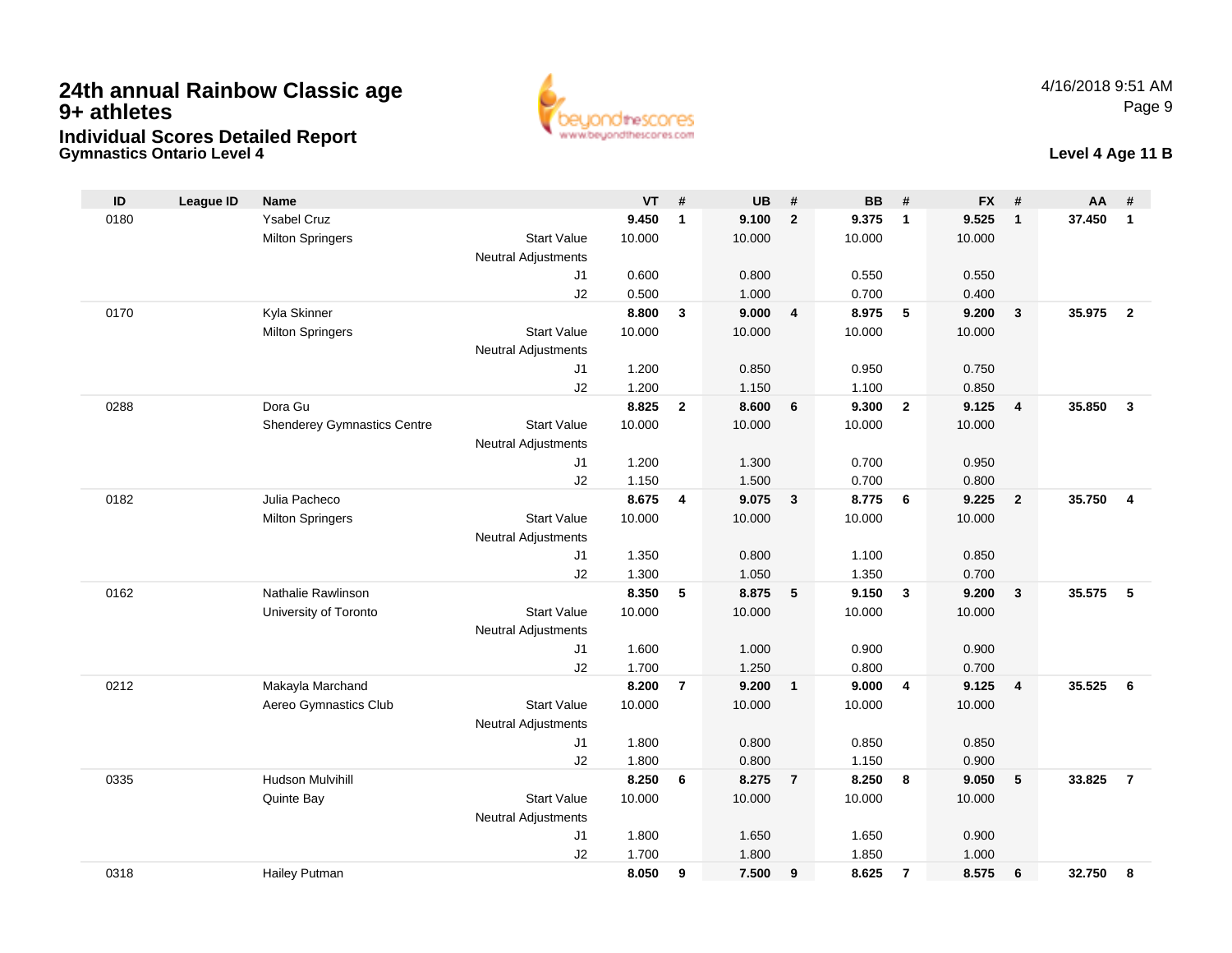

4/16/2018 9:51 AMPage 10

|      | Individual Scores Detailed Report |                            | www.beyondthescores.com |     |        |    |          |     |        |                |        |     |
|------|-----------------------------------|----------------------------|-------------------------|-----|--------|----|----------|-----|--------|----------------|--------|-----|
|      | Cayuga Gymnastics Club            | <b>Start Value</b>         | 10.000                  |     | 10.000 |    | 10.000   |     | 10.000 |                |        |     |
|      |                                   | <b>Neutral Adjustments</b> |                         |     |        |    | $-0.100$ |     |        |                |        |     |
|      |                                   | J1                         | 2.000                   |     | 2.600  |    | 1.200    |     | 1.350  |                |        |     |
|      |                                   | J2                         | 1.900                   |     | 2.400  |    | 1.350    |     | 1.500  |                |        |     |
| 0160 | Elle Pescador-Jin                 |                            | 8.175                   | - 8 | 7.800  | -8 | 7.950    | - 9 | 8.425  | - 8            | 32.350 | - 9 |
|      | University of Toronto             | <b>Start Value</b>         | 10.000                  |     | 10.000 |    | 10.000   |     | 10.000 |                |        |     |
|      |                                   | <b>Neutral Adjustments</b> |                         |     |        |    |          |     |        |                |        |     |
|      |                                   | J1                         | 1.750                   |     | 2.100  |    | 2.000    |     | 1.500  |                |        |     |
|      |                                   | J2                         | 1.900                   |     | 2.300  |    | 2.100    |     | 1.650  |                |        |     |
| 0316 | Rosie Radford                     |                            | 8.050 9                 |     | 8.600  | 6  | 6.650    | 10  | 8.500  | $\overline{7}$ | 31.800 | 10  |
|      | Cayuga Gymnastics Club            | <b>Start Value</b>         | 10.000                  |     | 10.000 |    | 10.000   |     | 10.000 |                |        |     |
|      |                                   | <b>Neutral Adjustments</b> |                         |     |        |    | $-0.100$ |     |        |                |        |     |
|      |                                   | J1                         | 2.000                   |     | 1.400  |    | 3.000    |     | 1.500  |                |        |     |
|      |                                   | J2                         | 1.900                   |     | 1.400  |    | 3.500    |     | 1.500  |                |        |     |

### **Gymnastics Ontario Level 4**

**Level 4 Age 11 C**

| ID   | League ID | Name                               |                            | $VT$ # |   | <b>UB</b> | #                       | <b>BB</b> | #              | <b>FX</b> | #              | <b>AA</b> | #              |
|------|-----------|------------------------------------|----------------------------|--------|---|-----------|-------------------------|-----------|----------------|-----------|----------------|-----------|----------------|
| 0273 |           | Emily Hunchuck                     |                            | 8.750  | 1 | 9.050     | $\overline{2}$          | 9.425     | $\mathbf 1$    | 9.250     | $\overline{2}$ | 36.475    | 1              |
|      |           | <b>Shenderey Gymnastics Centre</b> | <b>Start Value</b>         | 10.000 |   | 10.000    |                         | 10.000    |                | 10.000    |                |           |                |
|      |           |                                    | <b>Neutral Adjustments</b> |        |   |           |                         |           |                |           |                |           |                |
|      |           |                                    | J1                         | 1.100  |   | 1.000     |                         | 0.450     |                | 0.800     |                |           |                |
|      |           |                                    | J2                         | 1.400  |   | 0.900     |                         | 0.700     |                | 0.700     |                |           |                |
| 0221 |           | Ava Stachura                       |                            | 8.375  | 3 | 9.200     | $\overline{\mathbf{1}}$ | 9.200     | $\overline{2}$ | 9.300     | $\mathbf 1$    | 36.075    | $\overline{2}$ |
|      |           | Aereo Gymnastics Club              | <b>Start Value</b>         | 10.000 |   | 10.000    |                         | 10.000    |                | 10.000    |                |           |                |
|      |           |                                    | Neutral Adjustments        |        |   |           |                         |           |                |           |                |           |                |
|      |           |                                    | J1                         | 1.750  |   | 0.900     |                         | 0.700     |                | 0.700     |                |           |                |
|      |           |                                    | J2                         | 1.500  |   | 0.700     |                         | 0.900     |                | 0.700     |                |           |                |
| 0135 |           | Yael Breido                        |                            | 8.375  | 3 | 8.850     | $\overline{\mathbf{4}}$ | 8.600     | - 8            | 9.300     | -1             | 35.125    | 3              |
|      |           | Richmond Hill Gymnastics Club      | <b>Start Value</b>         | 10.000 |   | 10.000    |                         | 10.000    |                | 10.000    |                |           |                |
|      |           |                                    | Neutral Adjustments        |        |   |           |                         |           |                |           |                |           |                |
|      |           |                                    | J1                         | 1.650  |   | 1.100     |                         | 1.400     |                | 0.800     |                |           |                |
|      |           |                                    | J <sub>2</sub>             | 1.600  |   | 1.200     |                         | 1.400     |                | 0.600     |                |           |                |
| 0156 |           | Mibuki Misawa                      |                            | 8.300  | 4 | 8.925     | $\mathbf{3}$            | 8.950     | -5             | 8.925     | $\overline{7}$ | 35.100    | 4              |
|      |           | University of Toronto              | <b>Start Value</b>         | 10.000 |   | 10.000    |                         | 10.000    |                | 10.000    |                |           |                |
|      |           |                                    | <b>Neutral Adjustments</b> |        |   |           |                         |           |                |           |                |           |                |
|      |           |                                    | J1                         | 1.700  |   | 1.100     |                         | 0.900     |                | 1.050     |                |           |                |
|      |           |                                    | J2                         | 1.700  |   | 1.050     |                         | 1.200     |                | 1.100     |                |           |                |
| 0169 |           | Julia Stefanov                     |                            | 8.050  | 5 | 8.800     | 5                       | 9.000     | 3              | 9.175     | $\mathbf{3}$   | 35.025    | 5              |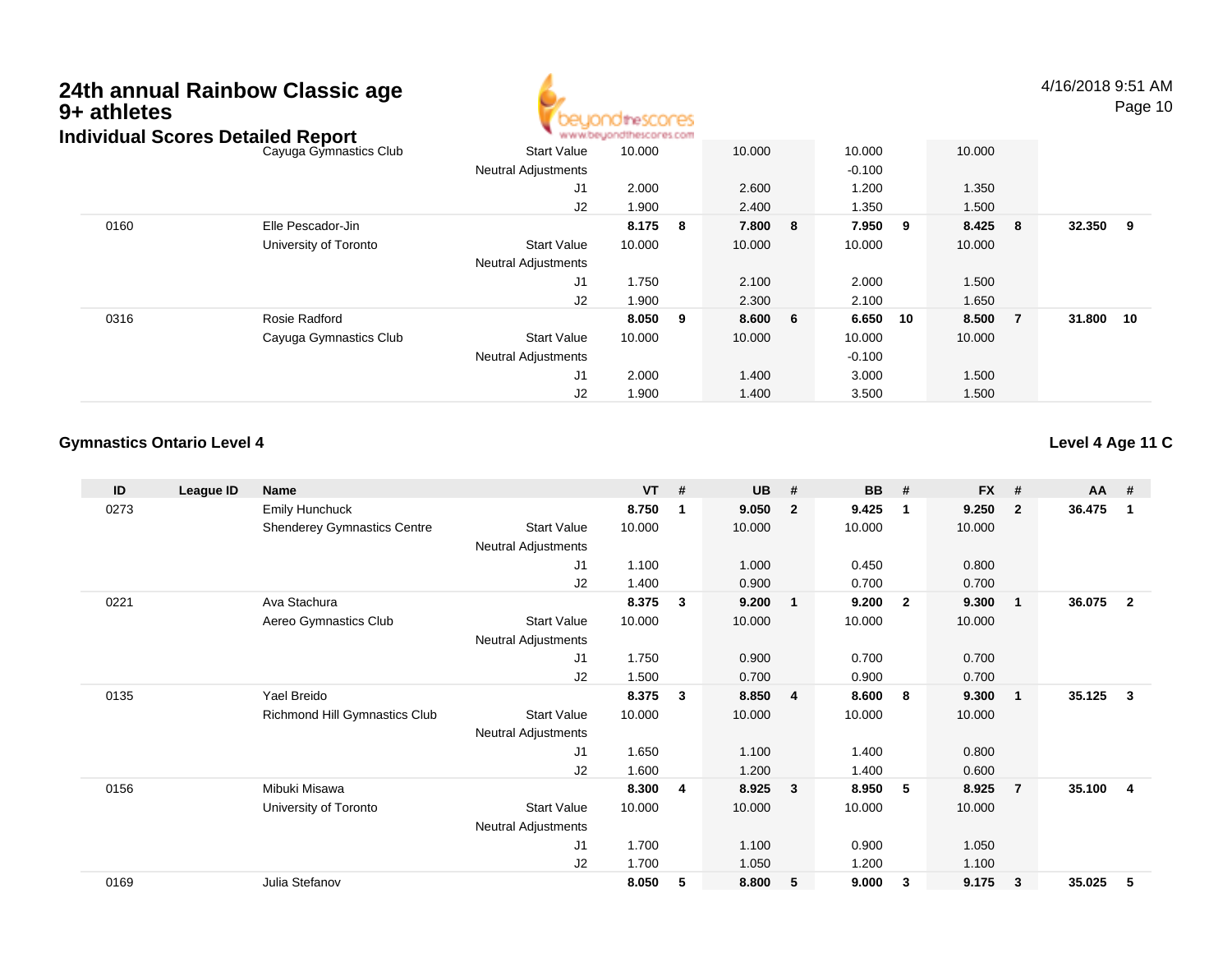| 9+ athletes | 24th annual Rainbow Classic age<br><b>Individual Scores Detailed Report</b> | idthescores<br>www.beyondthescores.com           |                |                         |                |                |                |                | 4/16/2018 9:51 AM | Page 11 |        |                |
|-------------|-----------------------------------------------------------------------------|--------------------------------------------------|----------------|-------------------------|----------------|----------------|----------------|----------------|-------------------|---------|--------|----------------|
|             | <b>Milton Springers</b>                                                     | <b>Start Value</b><br><b>Neutral Adjustments</b> | 10.000         |                         | 10.000         |                | 10.000         |                | 10.000            |         |        |                |
|             |                                                                             | J <sub>1</sub><br>J2                             | 2.100<br>1.800 |                         | 1.300<br>1.100 |                | 0.850<br>1.150 |                | 0.850<br>0.800    |         |        |                |
| 0225        | Nicola Haxton                                                               |                                                  | 8.475          | $\overline{\mathbf{2}}$ | 8.750          | 6              | 8.600          | - 8            | 9.100             | 4       | 34.925 | 6              |
|             | Kawartha Gymnastics                                                         | <b>Start Value</b><br><b>Neutral Adjustments</b> | 10.000         |                         | 10.000         |                | 10.000         |                | 10.000            |         |        |                |
|             |                                                                             | J1                                               | 1.650          |                         | 1.200          |                | 1.300          |                | 0.850             |         |        |                |
|             |                                                                             | J2                                               | 1.400          |                         | 1.300          |                | 1.500          |                | 0.950             |         |        |                |
| 0226        | <b>Lily Manning</b>                                                         |                                                  | 7.700          | - 6                     | 8.100          | 9              | 8.700          | $\overline{7}$ | 9.050             | 5       | 33.550 | $\overline{7}$ |
|             | Kawartha Gymnastics                                                         | <b>Start Value</b><br><b>Neutral Adjustments</b> | 10.000         |                         | 10.000         |                | 10.000         |                | 10.000            |         |        |                |
|             |                                                                             | J <sub>1</sub>                                   | 2.400          |                         | 1.800          |                | 1.150          |                | 1.000             |         |        |                |
|             |                                                                             | J2                                               | 2.200          |                         | 2.000          |                | 1.450          |                | 0.900             |         |        |                |
| 0319        | Sophie McEwen                                                               |                                                  | 7.000          | $\overline{7}$          | 8.550          | $\overline{7}$ | 8.800          | - 6            | 8.800             | 8       | 33.150 | - 8            |
|             | Quinte Bay                                                                  | <b>Start Value</b>                               | 10.000         |                         | 10.000         |                | 10.000         |                | 10.000            |         |        |                |
|             |                                                                             | <b>Neutral Adjustments</b>                       |                |                         |                |                |                |                |                   |         |        |                |
|             |                                                                             | J <sub>1</sub>                                   | 3.000          |                         | 1.600          |                | 1.200          |                | 1.150             |         |        |                |
|             |                                                                             | J2                                               | 3.000          |                         | 1.300          |                | 1.200          |                | 1.250             |         |        |                |
| 0222        | Paige Marion                                                                |                                                  | 6.900          | - 8                     | 8.400          | 8              | 8.975          | $\overline{4}$ | 8.650             | 9       | 32.925 | 9              |
|             | Aereo Gymnastics Club                                                       | <b>Start Value</b>                               | 10.000         |                         | 10.000         |                | 10.000         |                | 10.000            |         |        |                |
|             |                                                                             | <b>Neutral Adjustments</b>                       |                |                         | 1.500          |                | 1.100          |                | 1.400             |         |        |                |
|             |                                                                             | J1<br>J2                                         | 3.200<br>3.000 |                         | 1.700          |                | 0.950          |                | 1.300             |         |        |                |
| 0083        | Arisa Zalfaghari                                                            |                                                  | 6.900          | - 8                     | 7.100          | 10             | 8.200          | 9              | 9.000             | 6       | 31.200 | 10             |
|             | Woodbridge Academy of<br>Gymnastics                                         | <b>Start Value</b>                               | 10.000         |                         | 10.000         |                | 10.000         |                | 10.000            |         |        |                |
|             |                                                                             | <b>Neutral Adjustments</b>                       |                |                         |                |                |                |                |                   |         |        |                |
|             |                                                                             | J <sub>1</sub>                                   | 3.200          |                         | 3.000          |                | 1.800          |                | 1.100             |         |        |                |
|             |                                                                             | J2                                               | 3.000          |                         | 2.800          |                | 1.800          |                | 0.900             |         |        |                |

### **Gymnastics Ontario Level 4**

| ID   | League ID | <b>Name</b>                      |                            | $VT$ # | <b>UB</b> | <b>BB</b> |   | $FX$ # | <b>AA</b> | - # |
|------|-----------|----------------------------------|----------------------------|--------|-----------|-----------|---|--------|-----------|-----|
| 0255 |           | Alyssa Carnaghan                 |                            | 9.225  | 8.900     | 9.300     | , | 9.250  | 36.675    |     |
|      |           | <b>Lindsay Gymnastics Centre</b> | <b>Start Value</b>         | 10.000 | 10.000    | 10.000    |   | 10.000 |           |     |
|      |           |                                  | <b>Neutral Adjustments</b> |        |           |           |   |        |           |     |
|      |           |                                  |                            | 0.750  | 1.000     | 0.600     |   | 0.700  |           |     |
|      |           |                                  | J2                         | 0.800  | .200      | 0.800     |   | 0.800  |           |     |

**Level 4 Age 10 B**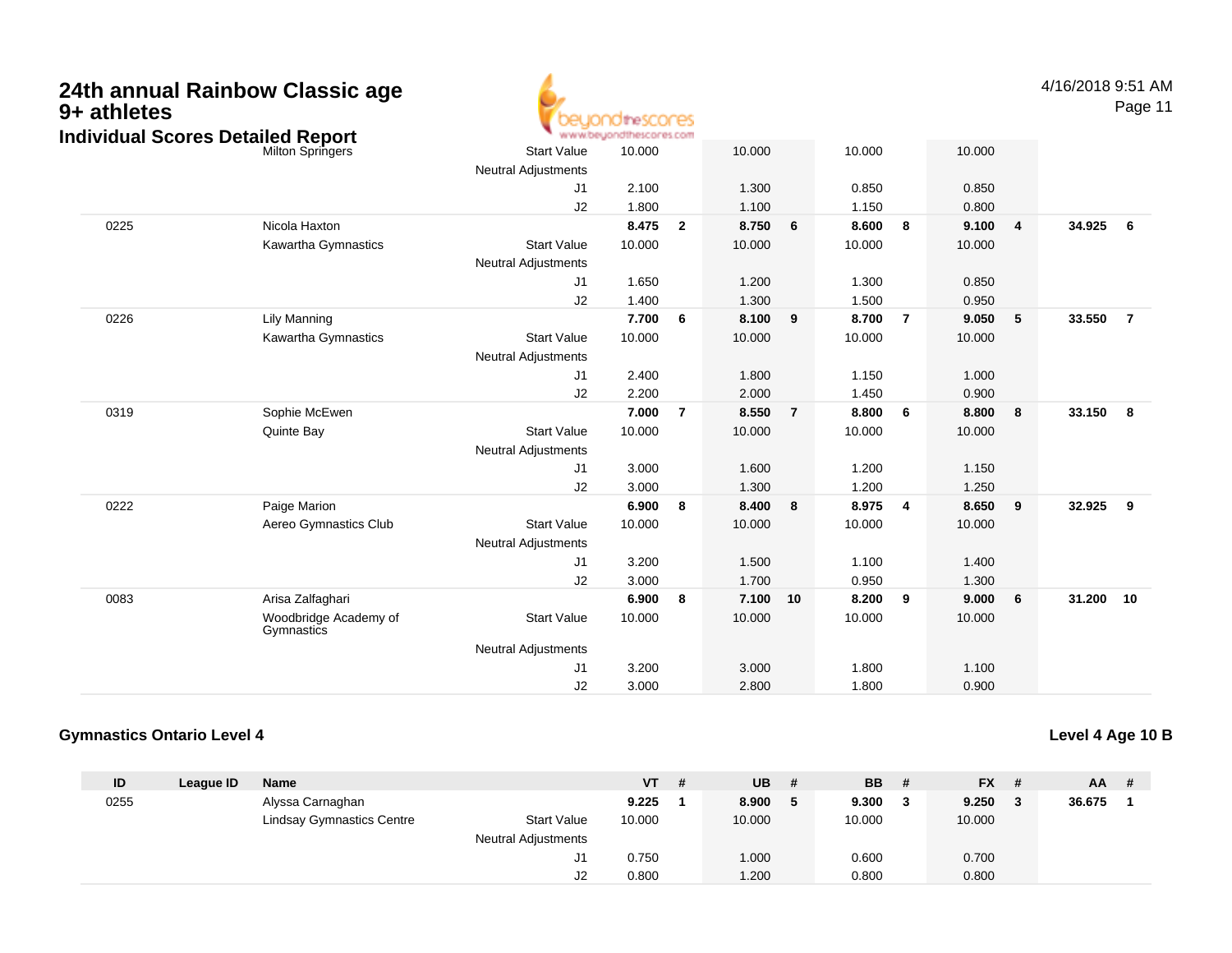| 9+ athletes | 24th annual Rainbow Classic age<br><b>Individual Scores Detailed Report</b> |                                                  | theSCOCES<br>www.beyondthescores.com |                         |                 |                |                 |                |                 |                | 4/16/2018 9:51 AM | Page 12                 |
|-------------|-----------------------------------------------------------------------------|--------------------------------------------------|--------------------------------------|-------------------------|-----------------|----------------|-----------------|----------------|-----------------|----------------|-------------------|-------------------------|
| 0215        | Alexis Huneault                                                             |                                                  | 8.400                                | 3                       | 9.650           | $\mathbf{1}$   | 9.350           | $\overline{2}$ | 9.175           | $\overline{4}$ | 36.575            | $\overline{\mathbf{2}}$ |
|             | Aereo Gymnastics Club                                                       | <b>Start Value</b><br><b>Neutral Adjustments</b> | 10.000                               |                         | 10.000          |                | 10.000          |                | 10.000          |                |                   |                         |
|             |                                                                             | J1                                               | 1.650                                |                         | 0.400           |                | 0.700           |                | 0.800           |                |                   |                         |
|             |                                                                             | J2                                               | 1.550                                |                         | 0.300           |                | 0.600           |                | 0.850           |                |                   |                         |
| 0116        | Malaiah Davis<br>Woodbridge Academy of<br>Gymnastics                        | <b>Start Value</b>                               | 8.950<br>10.000                      | $\overline{\mathbf{2}}$ | 9.200<br>10.000 | $\overline{2}$ | 8.975<br>10.000 | $\overline{4}$ | 9.375<br>10.000 | $\mathbf{1}$   | 36.500            | $\overline{\mathbf{3}}$ |
|             |                                                                             | <b>Neutral Adjustments</b>                       |                                      |                         |                 |                | $-0.100$        |                |                 |                |                   |                         |
|             |                                                                             | J1                                               | 1.000                                |                         | 0.750           |                | 0.900           |                | 0.550           |                |                   |                         |
|             |                                                                             | J2                                               | 1.100                                |                         | 0.850           |                | 0.950           |                | 0.700           |                |                   |                         |
| 0214        | Peyton Minor                                                                |                                                  | 8.225                                | $\overline{4}$          | 8.925           | $\overline{4}$ | 9.400           | $\overline{1}$ | 9.150           | 5              | 35.700            | $\overline{\mathbf{4}}$ |
|             | Aereo Gymnastics Club                                                       | <b>Start Value</b><br><b>Neutral Adjustments</b> | 10.000                               |                         | 10.000          |                | 10.000          |                | 10.000          |                |                   |                         |
|             |                                                                             | J1                                               | 1.850                                |                         | 1.000           |                | 0.650           |                | 0.850           |                |                   |                         |
|             |                                                                             | J2                                               | 1.700                                |                         | 1.150           |                | 0.550           |                | 0.850           |                |                   |                         |
| 0198        | Zaidee Smith                                                                |                                                  | 7.725                                | $\overline{7}$          | 8.875           | 6              | 8.925           | 6              | 9.300           | $\overline{2}$ | 34.825            | 5                       |
|             | <b>Milton Springers</b>                                                     | <b>Start Value</b><br><b>Neutral Adjustments</b> | 10.000                               |                         | 10.000          |                | 10.000          |                | 10.000          |                |                   |                         |
|             |                                                                             | J1                                               | 2.250                                |                         | 1.100           |                | 0.950           |                | 0.650           |                |                   |                         |
|             |                                                                             | J2                                               | 2.300                                |                         | 1.150           |                | 1.200           |                | 0.750           |                |                   |                         |
| 0358        | Makayla Patterson                                                           |                                                  | 7.600                                | 8                       | 8.975           | $\mathbf{3}$   | 8.525           | $\overline{7}$ | 8.650           | 8              | 33.750            | - 6                     |
|             | <b>Brockville</b>                                                           | <b>Start Value</b><br>Neutral Adjustments        | 10.000                               |                         | 10.000          |                | 10.000          |                | 10.000          |                |                   |                         |
|             |                                                                             | J1                                               | 2.600                                |                         | 0.950           |                | 1.350           |                | 1.450           |                |                   |                         |
|             |                                                                             | J2                                               | 2.200                                |                         | 1.100           |                | 1.600           |                | 1.250           |                |                   |                         |
| 0042        | Stella Makinen                                                              |                                                  | 7.925                                | 5                       | 7.650           | 8              | 8.950           | 5              | 9.025           | 6              | 33.550            | $\overline{7}$          |
|             | <b>Chatham Inspire Gymnastics</b>                                           | <b>Start Value</b><br>Neutral Adjustments        | 10.000                               |                         | 10.000          |                | 10.000          |                | 10.000          |                |                   |                         |
|             |                                                                             | J1                                               | 2.250                                |                         | 2.300           |                | 1.000           |                | 1.000           |                |                   |                         |
|             |                                                                             | J2                                               | 1.900                                |                         | 2.400           |                | 1.100           |                | 0.950           |                |                   |                         |
| 0082        | Jaydin Segal                                                                |                                                  | 7.850                                | 6                       | 8.500           | $\overline{7}$ | 8.300           | 8              | 8.775           | $\overline{7}$ | 33.425            | 8                       |
|             | Woodbridge Academy of<br>Gymnastics                                         | <b>Start Value</b>                               | 10.000                               |                         | 10.000          |                | 10.000          |                | 10.000          |                |                   |                         |
|             |                                                                             | <b>Neutral Adjustments</b>                       |                                      |                         |                 |                |                 |                |                 |                |                   |                         |
|             |                                                                             | J1                                               | 2.200                                |                         | 1.400           |                | 1.600           |                | 1.150           |                |                   |                         |
|             |                                                                             | J2                                               | 2.100                                |                         | 1.600           |                | 1.800           |                | 1.300           |                |                   |                         |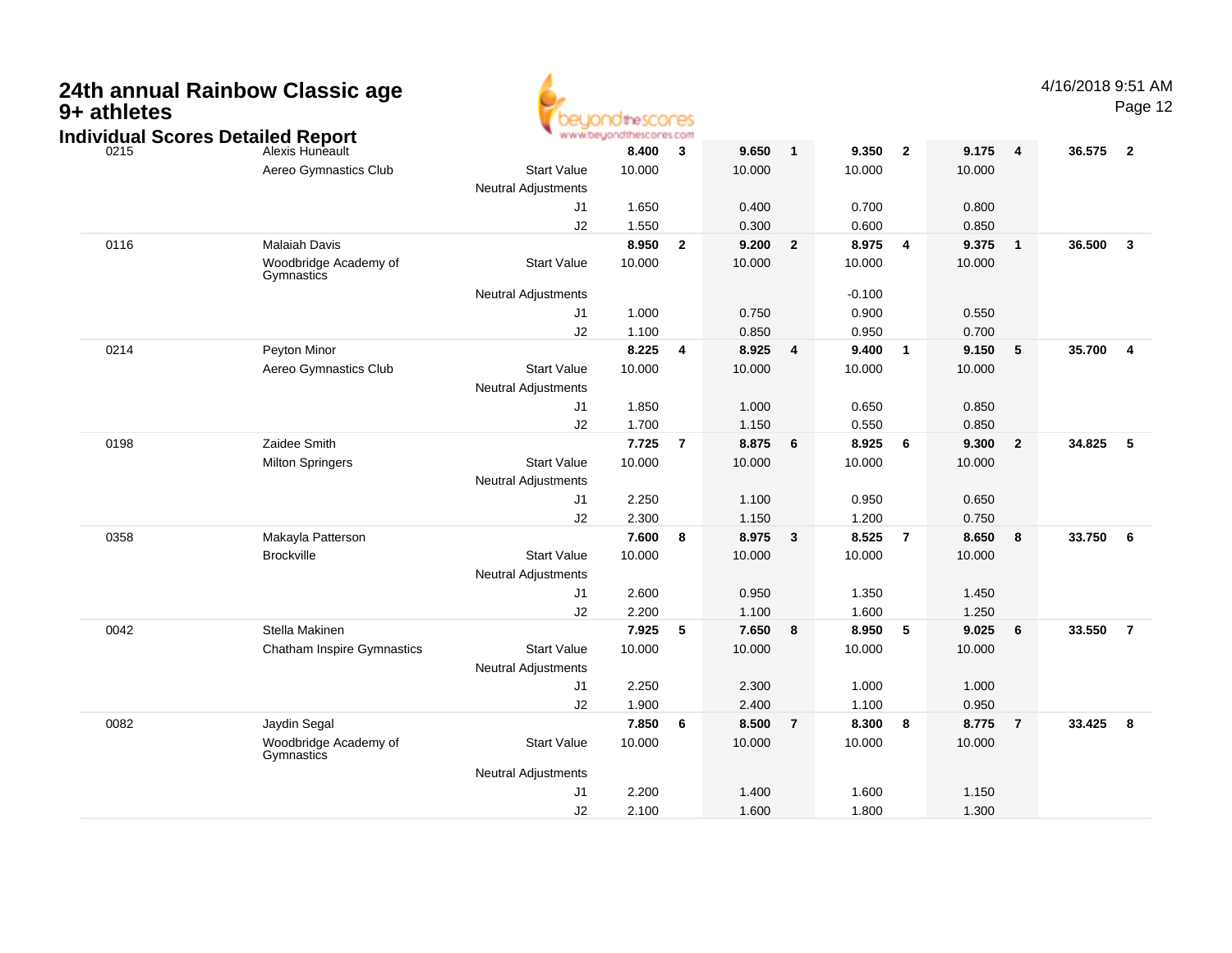**Gymnastics Ontario Level 4**



### **Level 4 Age 10 C**

| ID   | <b>League ID</b> | <b>Name</b>                          |                                              | <b>VT</b> | #              | <b>UB</b> | #                       | <b>BB</b>      | #              | <b>FX</b> | #                       | AA     | #                       |
|------|------------------|--------------------------------------|----------------------------------------------|-----------|----------------|-----------|-------------------------|----------------|----------------|-----------|-------------------------|--------|-------------------------|
| 0218 |                  | Isabelle Henson                      |                                              | 8.375     | $\mathbf{1}$   | 9.450     | $\mathbf{1}$            | 9.475          | $\overline{1}$ | 9.625     | $\mathbf{1}$            | 36.925 | $\mathbf{1}$            |
|      |                  | Aereo Gymnastics Club                | <b>Start Value</b>                           | 10.000    |                | 10.000    |                         | 10.000         |                | 10.000    |                         |        |                         |
|      |                  |                                      | <b>Neutral Adjustments</b>                   |           |                |           |                         |                |                |           |                         |        |                         |
|      |                  |                                      | J1                                           | 1.650     |                | 0.500     |                         | 0.500          |                | 0.350     |                         |        |                         |
|      |                  |                                      | J2                                           | 1.600     |                | 0.600     |                         | 0.550          |                | 0.400     |                         |        |                         |
| 0130 |                  | Clare Zhang                          |                                              | 8.275     | $\mathbf{3}$   | 9.000     | $\mathbf{3}$            | 9.350          | $\overline{2}$ | 8.800     | 6                       | 35.425 | $\overline{2}$          |
|      |                  | <b>Richmond Hill Gymnastics Club</b> | <b>Start Value</b>                           | 10.000    |                | 10.000    |                         | 10.000         |                | 10.000    |                         |        |                         |
|      |                  |                                      | <b>Neutral Adjustments</b>                   |           |                |           |                         |                |                |           |                         |        |                         |
|      |                  |                                      | J1                                           | 1.850     |                | 1.000     |                         | 0.700          |                | 1.100     |                         |        |                         |
|      |                  |                                      | J2                                           | 1.600     |                | 1.000     |                         | 0.600          |                | 1.300     |                         |        |                         |
| 0133 |                  | <b>Alexis Sofos</b>                  |                                              | 7.600     | 6              | 9.125     | $\overline{\mathbf{2}}$ | 9.225          | $\mathbf{3}$   | 9.450     | $\overline{2}$          | 35.400 | $\overline{\mathbf{3}}$ |
|      |                  | <b>Richmond Hill Gymnastics Club</b> | <b>Start Value</b>                           | 10.000    |                | 10.000    |                         | 10.000         |                | 10.000    |                         |        |                         |
|      |                  |                                      | <b>Neutral Adjustments</b>                   |           |                |           |                         |                |                |           |                         |        |                         |
|      |                  |                                      | J <sub>1</sub>                               | 2.300     |                | 0.800     |                         | 0.750          |                | 0.500     |                         |        |                         |
|      |                  |                                      | J2                                           | 2.500     |                | 0.950     |                         | 0.800          |                | 0.600     |                         |        |                         |
| 0068 |                  | Anastasia Chin                       |                                              | 8.325     | $\overline{2}$ | 8.925     | 5                       | 9.200          | $\overline{4}$ | 8.900     | $\overline{4}$          | 35.350 | 4                       |
|      |                  | <b>Pickering Athletic Centre</b>     | <b>Start Value</b>                           | 10.000    |                | 10.000    |                         | 10.000         |                | 10.000    |                         |        |                         |
|      |                  |                                      | <b>Neutral Adjustments</b>                   |           |                |           |                         |                |                |           |                         |        |                         |
|      |                  |                                      | J1                                           | 1.750     |                | 1.000     |                         | 0.750          |                | 1.000     |                         |        |                         |
|      |                  |                                      | J2                                           | 1.600     |                | 1.150     |                         | 0.850          |                | 1.200     |                         |        |                         |
| 0253 |                  | <b>Olivia Tufts</b>                  |                                              | 8.150     | 4              | 8.950     | $\overline{\mathbf{4}}$ | 8.800          | 5              | 9.000     | $\overline{\mathbf{3}}$ | 34.900 | 5                       |
|      |                  | <b>Lindsay Gymnastics Centre</b>     | <b>Start Value</b>                           | 10.000    |                | 10.000    |                         | 10.000         |                | 10.000    |                         |        |                         |
|      |                  |                                      | <b>Neutral Adjustments</b><br>J <sub>1</sub> | 2.000     |                | 1.100     |                         |                |                | 0.900     |                         |        |                         |
|      |                  |                                      | J2                                           | 1.700     |                | 1.000     |                         | 1.200<br>1.200 |                | 1.100     |                         |        |                         |
| 0256 |                  | Ava Pankhurst                        |                                              | 7.925     | 5              | 8.625     | $\overline{7}$          | 9.225          | $\mathbf{3}$   | 9.000     | $\overline{3}$          | 34.775 | 6                       |
|      |                  | <b>Lindsay Gymnastics Centre</b>     | <b>Start Value</b>                           | 10.000    |                | 10.000    |                         | 10.000         |                | 10.000    |                         |        |                         |
|      |                  |                                      | <b>Neutral Adjustments</b>                   |           |                |           |                         |                |                |           |                         |        |                         |
|      |                  |                                      | J1                                           | 2.150     |                | 1.400     |                         | 0.650          |                | 0.950     |                         |        |                         |
|      |                  |                                      | J2                                           | 2.000     |                | 1.350     |                         | 0.900          |                | 1.050     |                         |        |                         |
| 0355 |                  | Anna Gill                            |                                              | 7.400     | $\overline{7}$ | 8.400     | 8                       | 8.600          | 6              | 8.700     | $\overline{7}$          | 33.100 | $\overline{7}$          |
|      |                  | <b>Brockville</b>                    | <b>Start Value</b>                           | 10.000    |                | 10.000    |                         | 10.000         |                | 10.000    |                         |        |                         |
|      |                  |                                      | <b>Neutral Adjustments</b>                   |           |                |           |                         |                |                |           |                         |        |                         |
|      |                  |                                      | J1                                           | 2.700     |                | 1.500     |                         | 1.350          |                | 1.300     |                         |        |                         |
|      |                  |                                      | J2                                           | 2.500     |                | 1.700     |                         | 1.450          |                | 1.300     |                         |        |                         |
| 0120 |                  | Dagan Gallant                        |                                              | 7.000     | 9              | 8.725     | 6                       | 8.100          | 8              | 8.825     | 5                       | 32.650 | 8                       |
|      |                  |                                      |                                              |           |                |           |                         |                |                |           |                         |        |                         |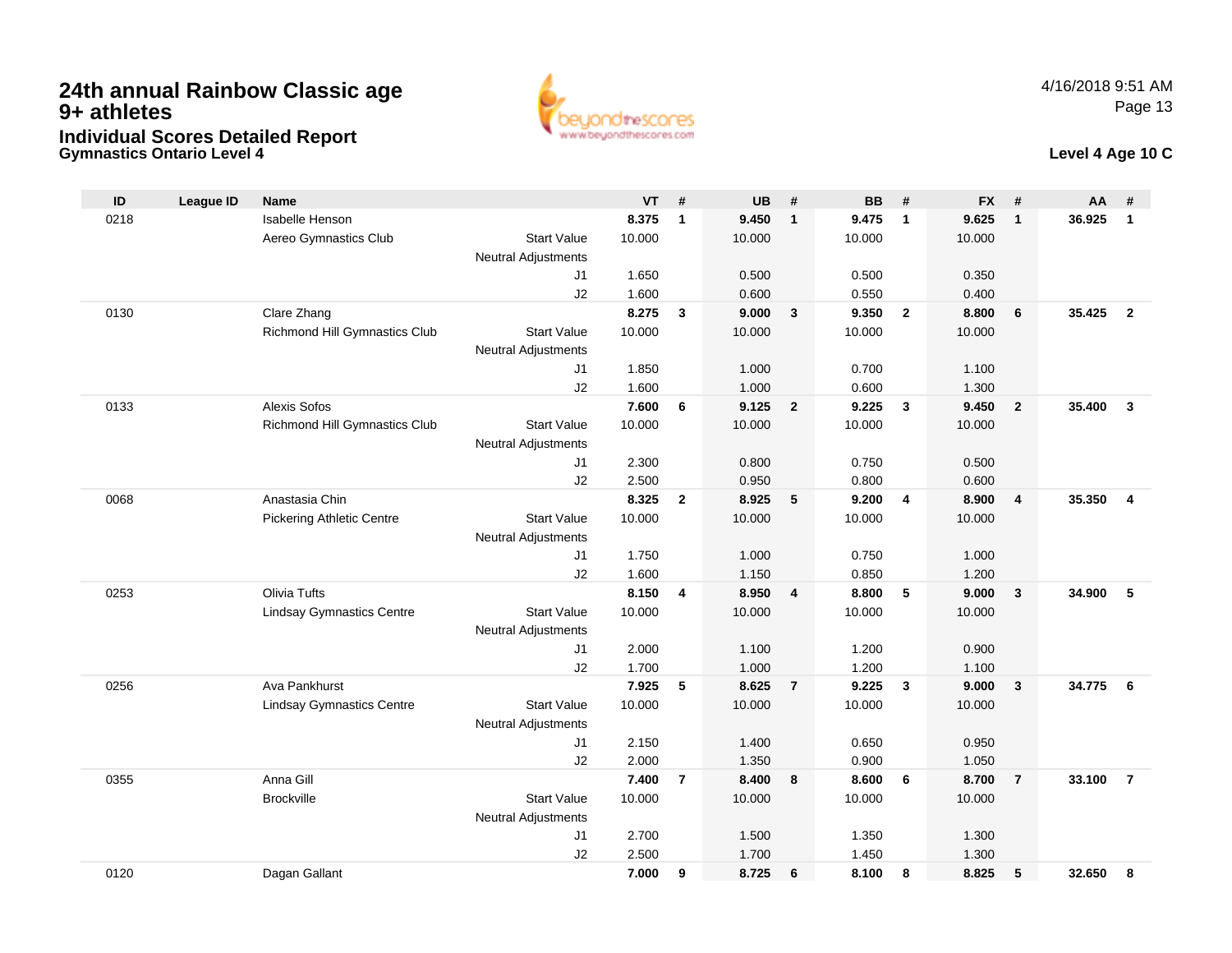

4/16/2018 9:51 AMPage 14

| Individual Scores Detailed Report |                                     |                            | www.beyondthescores.com |            |        |         |             |
|-----------------------------------|-------------------------------------|----------------------------|-------------------------|------------|--------|---------|-------------|
|                                   | Woodbridge Academy of<br>Gymnastics | <b>Start Value</b>         | 10.000                  | 10.000     | 10.000 | 10.000  |             |
|                                   |                                     | <b>Neutral Adjustments</b> |                         |            |        |         |             |
|                                   |                                     | J1                         | 3.000                   | 1.300      | .900   | 1.100   |             |
|                                   |                                     | J2                         | 3.000                   | 1.250      | .900   | 1.250   |             |
| 0356                              | Charlotte Coggan                    |                            | 7.150<br>- 8            | 7.700<br>9 | 8.550  | 8.600 8 | 32.000<br>9 |
|                                   | <b>Brockville</b>                   | <b>Start Value</b>         | 10.000                  | 10.000     | 10.000 | 10.000  |             |
|                                   |                                     | <b>Neutral Adjustments</b> |                         |            |        |         |             |
|                                   |                                     | J1                         | 2.900                   | 2.200      | 1.300  | 1.500   |             |
|                                   |                                     | J2                         | 2.800                   | 2.400      | 1.600  | 1.300   |             |

### **Gymnastics Ontario Level 4**

**ID League ID Name VT # UB # BB # FX # AA #** 0164 Maya Biasutto **9.000 <sup>1</sup> 9.150 <sup>1</sup> 9.125 <sup>1</sup> 9.225 <sup>2</sup> 36.500 <sup>1</sup>** Milton Springers Start Valuee 10.000 10.000 10.000 10.000 Neutral Adjustments J1 1.000 0.750 0.850 0.800 J2 1.000 0.950 0.900 0.750 0047 Olivia Schmelzer **8.125 <sup>4</sup> 8.975 <sup>2</sup> 9.025 <sup>2</sup> 9.425 <sup>1</sup> 35.550 <sup>2</sup>** Pickering Athletic Centre Start Value 10.000 10.000 10.000 10.000 Neutral Adjustments J1 1.950 0.950 1.000 0.500 J2 1.800 1.100 0.950 0.650 0087 Tianna Bancheri **8.775 <sup>2</sup> 8.900 <sup>3</sup> 8.075 <sup>6</sup> 8.975 <sup>5</sup> 34.725 <sup>3</sup>** Woodbridge Academy of GymnasticsStart Valuee 10.000 10.000 10.000 10.000 Neutral Adjustments J1 1.350 1.100 1.850 1.000 J2 1.100 1.100 2.000 1.050 0114 Isabella Gonzalez **8.300 <sup>3</sup> 8.550 <sup>6</sup> 8.325 <sup>5</sup> 9.125 <sup>3</sup> 34.300 <sup>4</sup>** Woodbridge Academy of**Gymnastics** Start Valuee 10.000 10.000 10.000 10.000 Neutral Adjustments J1 1.700 1.400 1.600 0.800 J2 1.700 1.500 1.750 0.950 0078 Teah Zeppieri **7.850 <sup>5</sup> 8.775 <sup>5</sup> 8.475 <sup>4</sup> 9.000 <sup>4</sup> 34.100 <sup>5</sup>** Woodbridge Academy of**Gymnastics** Start Valuee 10.000 10.000 10.000 10.000

**Level 4 Age 13 B**

Neutral Adjustments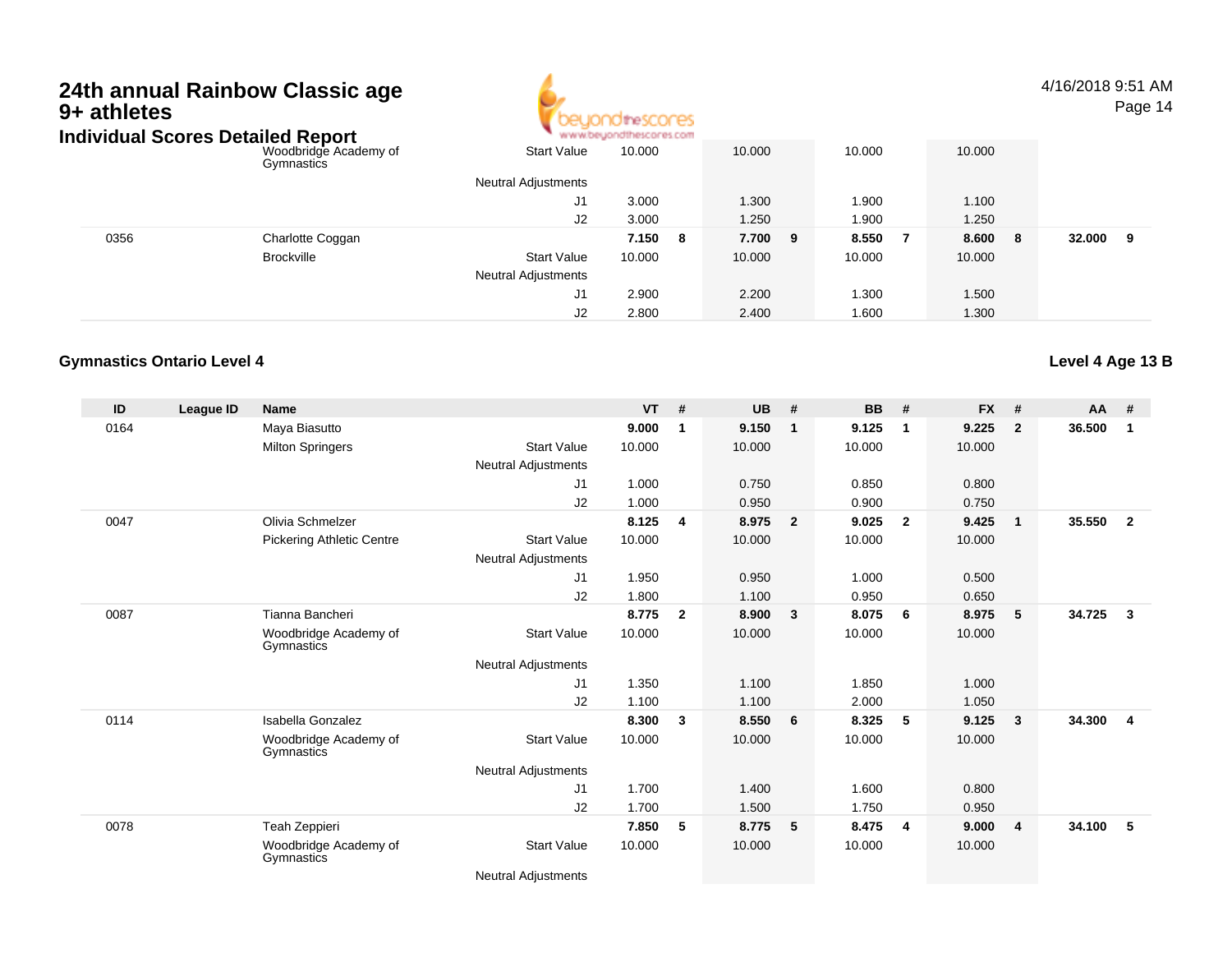

4/16/2018 9:51 AMPage 15

#### J1 2.200 1.150 1.350 0.900 J2 2.100 1.300 1.700 1.100 0018 Elora Bell **6.725 <sup>6</sup> 8.800 <sup>4</sup> 8.750 <sup>3</sup> 7.200 <sup>6</sup> 31.475 <sup>6</sup> Birchmount**  Start Valuee 10.000 10.000 10.000 10.000 Neutral Adjustments J1 3.350 1.200 1.100 2.600 J2 3.200 1.200 1.400 3.000 **Individual Scores Detailed Report**

### **Gymnastics Ontario Level 4**

#### **ID League ID Name VT # UB # BB # FX # AA #** 0157 Lucille McBurney **8.050 <sup>5</sup> 8.975 <sup>2</sup> 9.450 <sup>1</sup> 8.600 <sup>4</sup> 35.075 <sup>1</sup>** University of Toronto Start Value 10.000 10.000 10.000 10.000 Neutral Adjustments J1 2.000 0.950 0.550 1.400 J2 1.900 1.100 0.550 1.400 0004 Rosie Kiofos **8.125 <sup>4</sup> 8.950 <sup>3</sup> 9.025 <sup>2</sup> 8.925 <sup>2</sup> 35.025 <sup>2</sup> Birchmount**  Start Valuee 10.000 10.000 10.000 10.000 Neutral Adjustments $-0.100$ 0.900 J1 1.850 1.000 0.900 0.950 J2 1.900 1.100 0.850 1.200 0167 Tristan Martins **8.400 <sup>1</sup> 8.775 <sup>4</sup> 8.725 <sup>5</sup> 8.925 <sup>2</sup> 34.825 <sup>3</sup>** Milton Springers Start Valuee 10.000 10.000 10.000 10.000 Neutral Adjustments $-0.100$ 1.250 J1 1.600 1.250 1.250 1.050 J2 1.600 1.200 1.100 1.100 0277 Tia Maltais **8.325 <sup>3</sup> 9.050 <sup>1</sup> 8.700 <sup>6</sup> 8.550 <sup>5</sup> 34.625 <sup>4</sup>** Shenderey Gymnastics Centre Start Value 10.000 10.000 10.000 10.000 Neutral Adjustments $\sim$  -0.100 1.450 J1 1.750 0.900 1.150 1.450 J2 1.600 1.000 1.450 1.250 0159 Sophia Smith **8.000 <sup>6</sup> 8.550 <sup>5</sup> 9.025 <sup>2</sup> 8.550 <sup>5</sup> 34.125 <sup>5</sup>** University of Toronto Start Value 10.000 10.000 10.000 10.000 Neutral Adjustments J1 2.000 1.300 1.000 1.350 J2 2.000 1.600 0.950 1.550 0086 Stella Tomasone **8.375 <sup>2</sup> 7.600 <sup>8</sup> 8.925 <sup>3</sup> 9.150 <sup>1</sup> 34.050 <sup>6</sup>** Woodbridge Academy of**Gymnastics** Start Valuee 10.000 10.000 10.000 10.000

**Level 4 Age 12 B**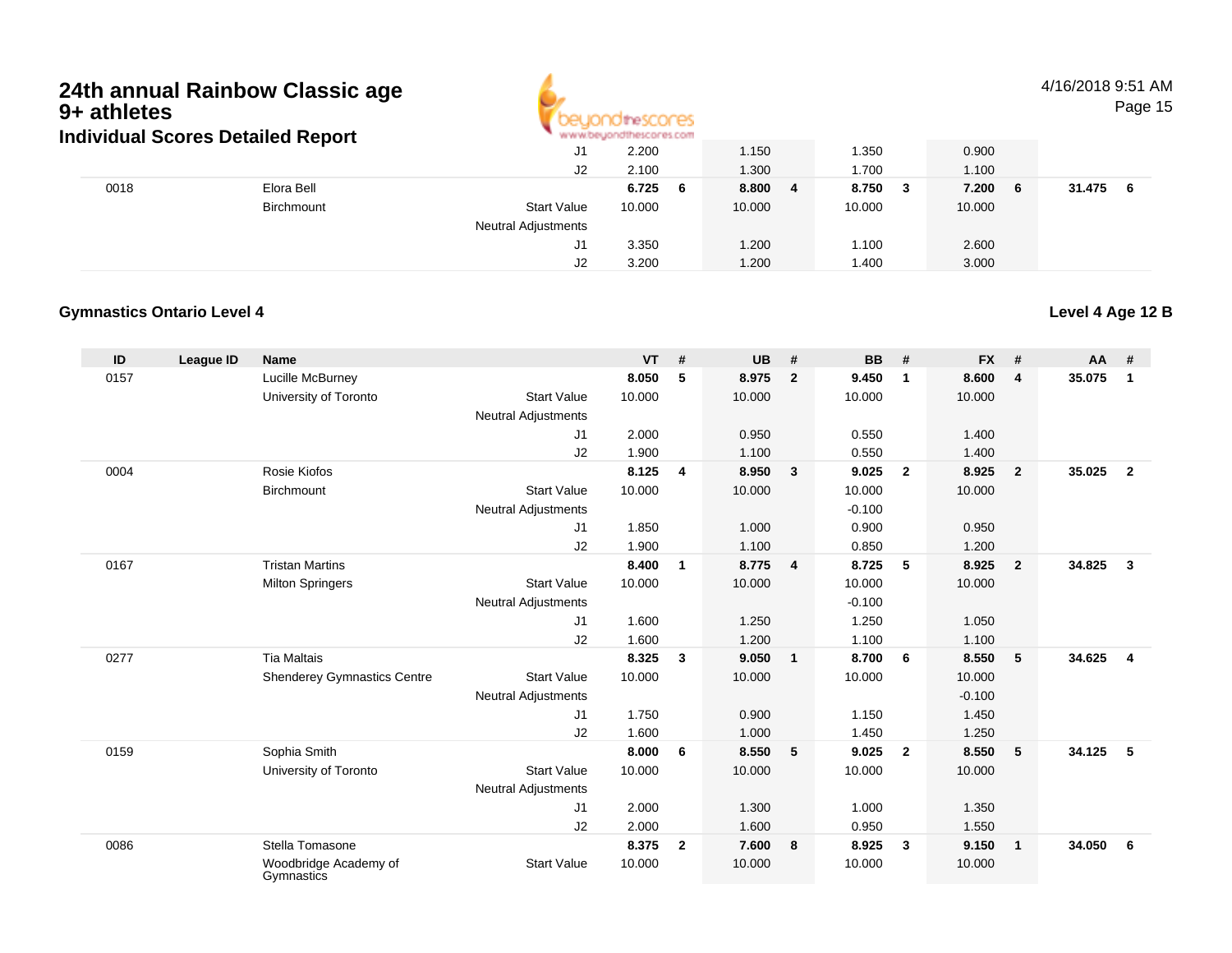

|      |                                     | Neutral Adjustments        |        |     |         |         |                |        |                         |        |     |
|------|-------------------------------------|----------------------------|--------|-----|---------|---------|----------------|--------|-------------------------|--------|-----|
|      |                                     | J1                         | 1.550  |     | 2.500   | 1.100   |                | 0.850  |                         |        |     |
|      |                                     | J2                         | 1.700  |     | 2.300   | 1.050   |                | 0.850  |                         |        |     |
| 0045 | Logan Trachy                        |                            | 7.625  | - 8 | 7.650 7 | 8.750 4 |                | 8.850  | $\overline{\mathbf{3}}$ | 32.875 | -7  |
|      | <b>Chatham Inspire Gymnastics</b>   | <b>Start Value</b>         | 10.000 |     | 10.000  | 10.000  |                | 10.000 |                         |        |     |
|      |                                     | <b>Neutral Adjustments</b> |        |     |         |         |                |        |                         |        |     |
|      |                                     | J1                         | 2.450  |     | 2.200   | 1.100   |                | 1.250  |                         |        |     |
|      |                                     | J2                         | 2.300  |     | 2.500   | 1.400   |                | 1.050  |                         |        |     |
| 0095 | <b>Emerson Gammone</b>              |                            | 7.725  | - 7 | 7.800 6 | 8.525   | $\overline{7}$ | 8.100  | - 6                     | 32.150 | - 8 |
|      | Woodbridge Academy of<br>Gymnastics | <b>Start Value</b>         | 10.000 |     | 10.000  | 10.000  |                | 10.000 |                         |        |     |
|      |                                     | <b>Neutral Adjustments</b> |        |     |         |         |                |        |                         |        |     |
|      |                                     | J1                         | 2.250  |     | 2.200   | 1.350   |                | 2.000  |                         |        |     |
|      |                                     | J2                         | 2.300  |     | 2.200   | 1.600   |                | 1.800  |                         |        |     |

### **Gymnastics Ontario Level 4**

| ID   | League ID | <b>Name</b>                      |                            | <b>VT</b> | #            | <b>UB</b> | #              | <b>BB</b> | #              | <b>FX</b> | #                       | <b>AA</b> | #                       |
|------|-----------|----------------------------------|----------------------------|-----------|--------------|-----------|----------------|-----------|----------------|-----------|-------------------------|-----------|-------------------------|
| 0158 |           | Siggi Murphy                     |                            | 8.500     | 1            | 9.325     | $\overline{2}$ | 9.275     | $\mathbf{1}$   | 9.225     | $\overline{\mathbf{1}}$ | 36.325    | $\mathbf{1}$            |
|      |           | University of Toronto            | <b>Start Value</b>         | 10.000    |              | 10.000    |                | 10.000    |                | 10.000    |                         |           |                         |
|      |           |                                  | Neutral Adjustments        |           |              |           |                |           |                |           |                         |           |                         |
|      |           |                                  | J <sub>1</sub>             | 1.500     |              | 0.600     |                | 0.600     |                | 0.750     |                         |           |                         |
|      |           |                                  | J2                         | 1.500     |              | 0.750     |                | 0.850     |                | 0.800     |                         |           |                         |
| 0247 |           | Jayla Arkwright                  |                            | 8.400     | 3            | 9.300     | $\mathbf{3}$   | 9.025     | 5              | 9.050     | -4                      | 35.775    | $\overline{\mathbf{2}}$ |
|      |           | <b>Lindsay Gymnastics Centre</b> | <b>Start Value</b>         | 10.000    |              | 10.000    |                | 10.000    |                | 10.000    |                         |           |                         |
|      |           |                                  | <b>Neutral Adjustments</b> |           |              |           |                |           |                |           |                         |           |                         |
|      |           |                                  | J <sub>1</sub>             | 1.500     |              | 0.700     |                | 0.900     |                | 1.000     |                         |           |                         |
|      |           |                                  | J2                         | 1.700     |              | 0.700     |                | 1.050     |                | 0.900     |                         |           |                         |
| 0035 |           | Justine Smith                    |                            | 8.300     | 4            | 8.825     | 5              | 9.175     | $\mathbf{3}$   | 9.150     | $\overline{\mathbf{2}}$ | 35.450    | $\mathbf{3}$            |
|      |           | Birchmount                       | <b>Start Value</b>         | 10.000    |              | 10.000    |                | 10.000    |                | 10.000    |                         |           |                         |
|      |           |                                  | Neutral Adjustments        |           |              |           |                |           |                |           |                         |           |                         |
|      |           |                                  | J <sub>1</sub>             | 1.550     |              | 0.850     |                | 0.800     |                | 0.950     |                         |           |                         |
|      |           |                                  | J2                         | 1.850     |              | 1.500     |                | 0.850     |                | 0.750     |                         |           |                         |
| 0223 |           | Sarah Maguire                    |                            | 8.425     | $\mathbf{2}$ | 9.525     | $\mathbf{1}$   | 8.100     | $\overline{7}$ | 9.150     | $\overline{2}$          | 35.200    | $\overline{\mathbf{4}}$ |
|      |           | Aereo Gymnastics Club            | <b>Start Value</b>         | 10.000    |              | 10.000    |                | 10.000    |                | 10.000    |                         |           |                         |
|      |           |                                  | <b>Neutral Adjustments</b> |           |              |           |                | $-0.100$  |                |           |                         |           |                         |
|      |           |                                  | J <sub>1</sub>             | 1.650     |              | 0.450     |                | 1.950     |                | 0.850     |                         |           |                         |
|      |           |                                  | J2                         | 1.500     |              | 0.500     |                | 1.650     |                | 0.850     |                         |           |                         |
| 0155 |           | Emma Ricciuto MacDonald          |                            | 7.775     | 6            | 9.100     | 4              | 9.250     | $\overline{2}$ | 9.050     | $\overline{4}$          | 35.175    | -5                      |

**Level 4 Age 12 C**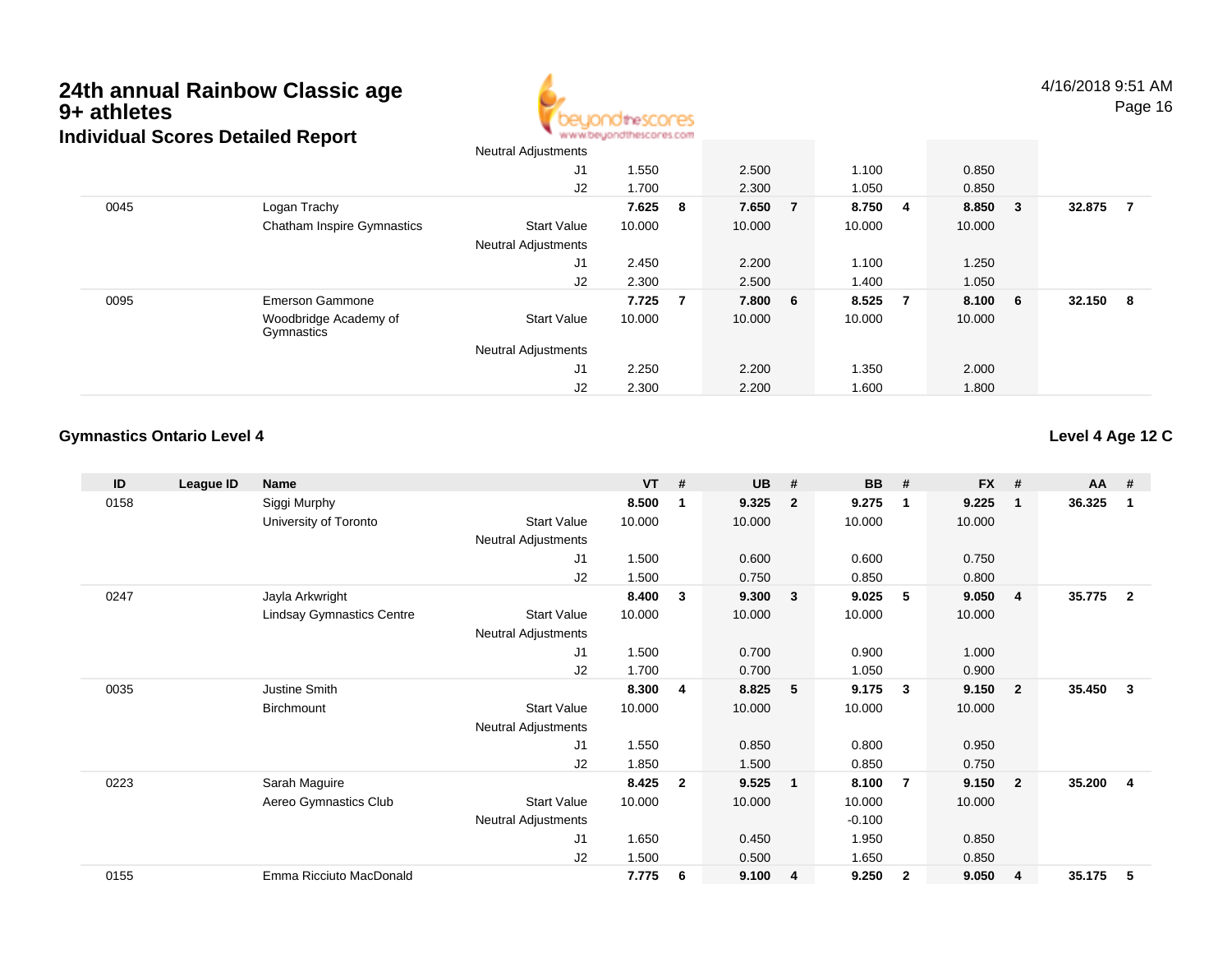### **24th annual Rainbow Classic age9+ athletes**thescores www.beuondthescores.com **Individual Scores Detailed Report**University of Toronto Neutral Adjustments

4/16/2018 9:51 AMPage 17

#### o 3tart Value 10.000 10.000 10.000 10.000 10.000 J1 2.350 0.800 0.600 1.050 J2 2.100 1.000 0.900 0.850 0228 Ava Hanley **8.000 <sup>5</sup> 8.750 <sup>6</sup> 9.150 <sup>4</sup> 9.100 <sup>3</sup> 35.000 <sup>6</sup>** Kawartha Gymnastics Start Valuee 10.000 10.000 10.000 10.000 Neutral Adjustments J1 2.000 1.400 0.750 0.950 J2 2.000 1.100 0.950 0.850 0044 Brooklyn Sykes **7.375 <sup>7</sup> 8.750 <sup>6</sup> 8.100 <sup>7</sup> 8.800 <sup>5</sup> 33.025 <sup>7</sup>** Chatham Inspire Gymnastics Start Valuee 10.000 10.000 10.000 10.000 Neutral Adjustments $\sim$  -0.100 1.750 J1 2.450 1.200 1.750 1.300 J2 2.800 1.300 1.850 1.100 0314 Jordyn Barless **7.350 <sup>8</sup> 7.150 <sup>7</sup> 8.475 <sup>6</sup> 8.525 <sup>6</sup> 31.500 <sup>8</sup>** Cayuga Gymnastics Club Start Value 10.000 10.000 10.000 10.000 Neutral Adjustments J1 2.800 2.700 1.600 1.500 J22.500 3.000 1.450 1.450

### **Gymnastics Ontario Level 4**

**ID League ID Name VT # UB # BB # FX # AA #** 0037 Bianca Barsan **9.425 <sup>1</sup> 9.225 <sup>1</sup> 9.500 <sup>2</sup> 9.425 <sup>2</sup> 37.575 <sup>1</sup> Birchmount**  Start Valuee 10.000 10.000 10.000 10.000 Neutral Adjustments J1 0.550 0.800 0.450 0.550 J2 0.600 0.750 0.550 0.600 0076 Emily Archer **8.500 <sup>3</sup> 9.175 <sup>2</sup> 9.325 <sup>4</sup> 9.650 <sup>1</sup> 36.650 <sup>2</sup>** Pickering Athletic Centre Start Value 10.000 10.000 10.000 10.000 Neutral Adjustments J1 1.500 0.900 0.550 0.400 J2 1.500 0.750 0.800 0.300 0279 Isabel Paulo **8.475 <sup>4</sup> 8.350 <sup>6</sup> 9.625 <sup>1</sup> 9.150 <sup>4</sup> 35.600 <sup>3</sup>** Shenderey Gymnastics Centre Start Value 10.000 10.000 10.000 10.000 Neutral Adjustments J1 1.450 1.750 0.300 0.800 J2 1.600 1.550 0.450 0.900 0017Kaitlyn Haardt **9.200 <sup>2</sup> 9.125 <sup>3</sup> 9.425 <sup>3</sup> 7.775 <sup>6</sup> 35.525 <sup>4</sup>**

### **Level 4 Age 14 B**